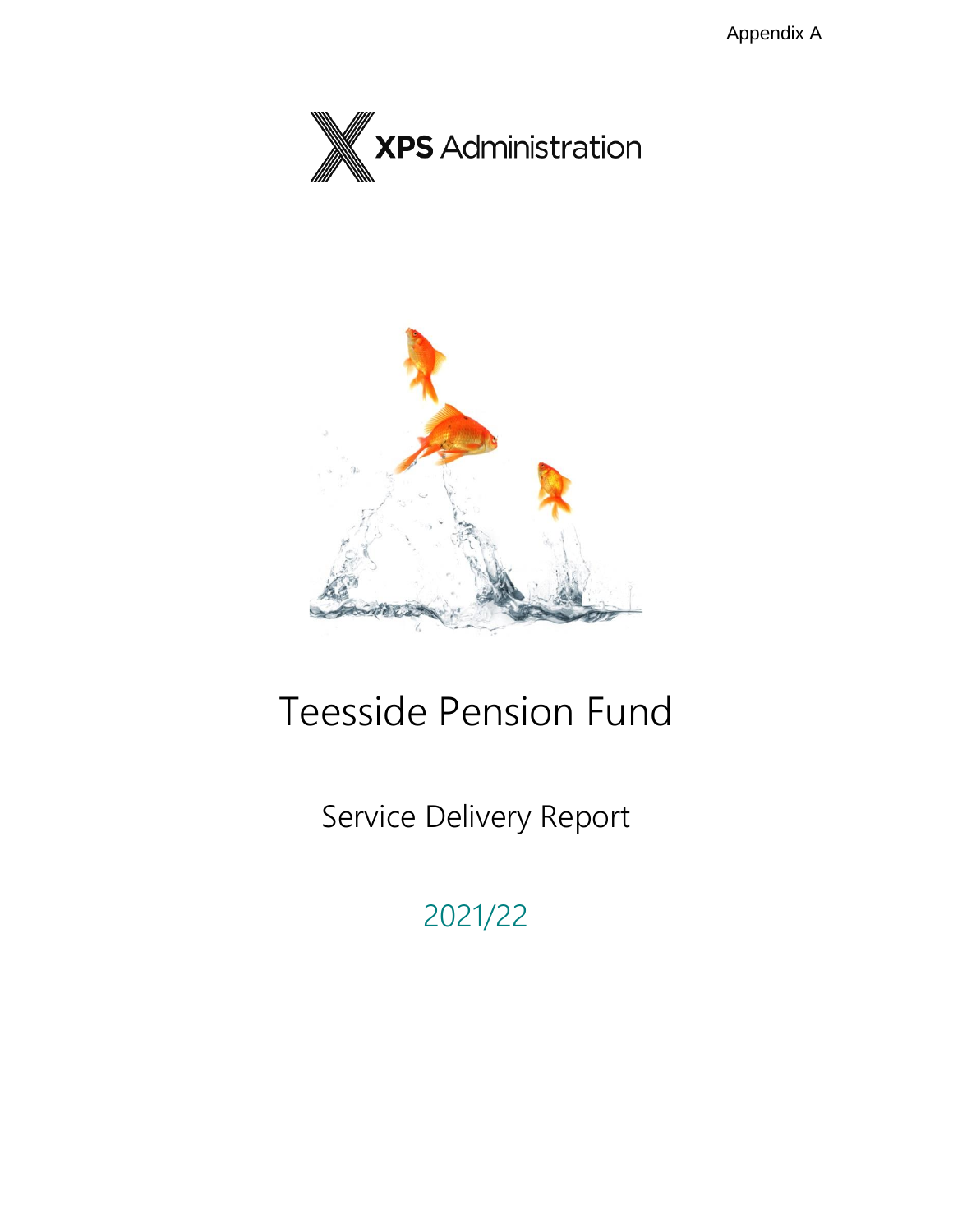## Teesside Pensions Fund

### Headlines

High Court judgement on exit credits

On 27 May 2021, the High Court handed down judgement in the case of EMS & Amey v Secretary of State for MHCLG. The case relates to the non-payment of a £6.5 million exit credit. The Court found in favour of MHCLG and upheld the retrospective effect of the LGPS (Amendment) Regulations 2020.

The judgement also clarified that excluding the possibility of paying an exit credit because a pass-through arrangement is in place is an incorrect application of the regulations. Please check the wording in funding strategy documents to ensure it complies with this.

The full judgement can be found online on bailii.org

Response to consultation on new codes of practice

On 4 June 2021, the Board's secretariat, in consultation with the Investment, Governance and Engagement committee, responded to TPR's consultation on a new code of practice on behalf of the Scheme Advisory Board (SAB).

The response can be accessed on the responses to consultations page of SAB's website.

### **LGPS mortality data**

On 15 June 2021, the SAB in England and Wales updated its LGPS mortality data to the end of March 2021. On the same day, the SAB published updated records from Aon and Barnett Waddingham which sets out analysis of the mortality data of a single LGPS fund during the pandemic.

The data and the reports can be seen on the SAB COVID-19 Mortality page.

Treasury launches consultation on cost control mechanism

On 24 June 2021, HM Treasury launched a consultation on proposed changes to the cost control mechanism alongside a written ministerial statement. It sets out the Treasury's response to GAD's findings in a recent review of the mechanism and proposes several changes. The consultation closed on 19 August 2021, but it can be seen on the non-scheme consultations page of the www.lgpsregs.org.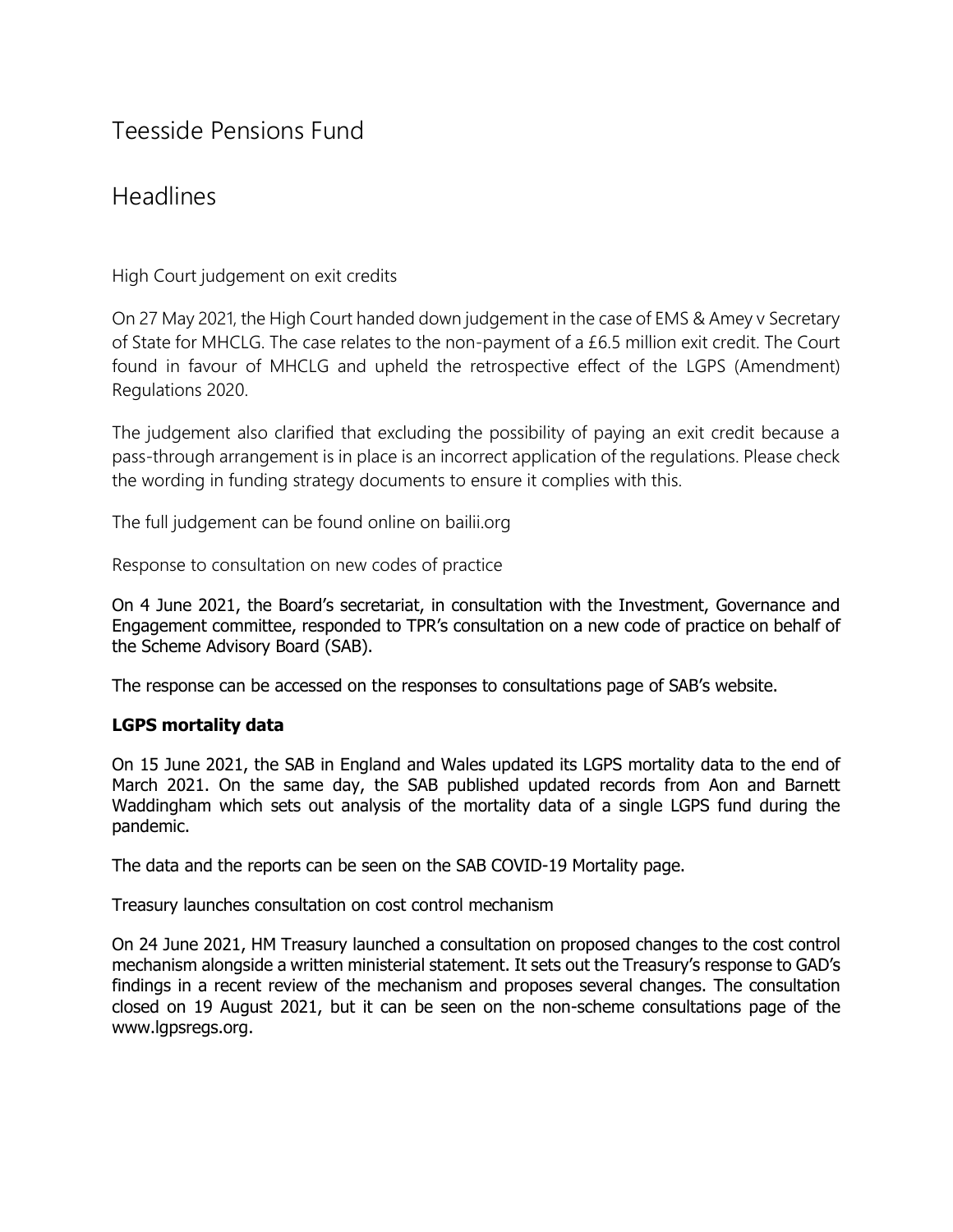#### **Treasury launches consultation on the SCAPE discount rate methodology**

On 24 June 2021, HM Treasury launched a consultation on the methodology the Government uses to set the SCAPE discount rate alongside a written ministerial statement.

The consultation seeks views on the objectives for the SCAPE discount rate and the most appropriate methodology for setting it.

The consultation closed on 19 August 2021, but it can be seen on the non-scheme consultations page of the www.lgpsregs.org.

#### **Actuarial guidance**

LGA have published a revised log of outstanding queries relating to actuarial guidance. The old log, which includes resolved queries that have been resolved, will be available for a limited period. Both logs can be found on the Actuarial guidance page of www.lgpsregs.org.

#### **MHCLG consultation on special severance payments**

The MHCLG has published draft statutory guidance and a covering letter covering special severance payments for local authorities in England. It can be found on the Scheme consultations page of www.lgpsregs.org as well as the LGA's initial comments on the proposals.

#### **MHCLG publishes data on local authority exit payments**

On 20 July 2021, MHCLG published 'Local Authority Exit Payments (First Estimates)', covering payments made by English authorities in 2019/20 and 2020/21. It can be found on the gov.uk website.

#### **Consultation response, policy paper and draft legislation on increasing NMPA published**

On 20 July 2021, HM Treasury published their response to the consultation on implementing the increase to the normal minimum pension age from 55 to 57 (NMPA). On the same day, HMRC published a policy paper and draft legislation which will be part of the next Finance Bill and will amend the Finance Act 2004. For more information on this see bulletin 209 and 206 which can be found on LGPSregs.org.

#### **Stronger nudge to pensions guidance consultation**

On 9 July 2021, DWP launched a consultation on draft regulations that will require occupational pension schemes to nudge members into seeking independent advice when they come to request access to or a transfer for the purposes of accessing their pension benefits. It appears the draft regulations will apply to LGPS members with AVCs.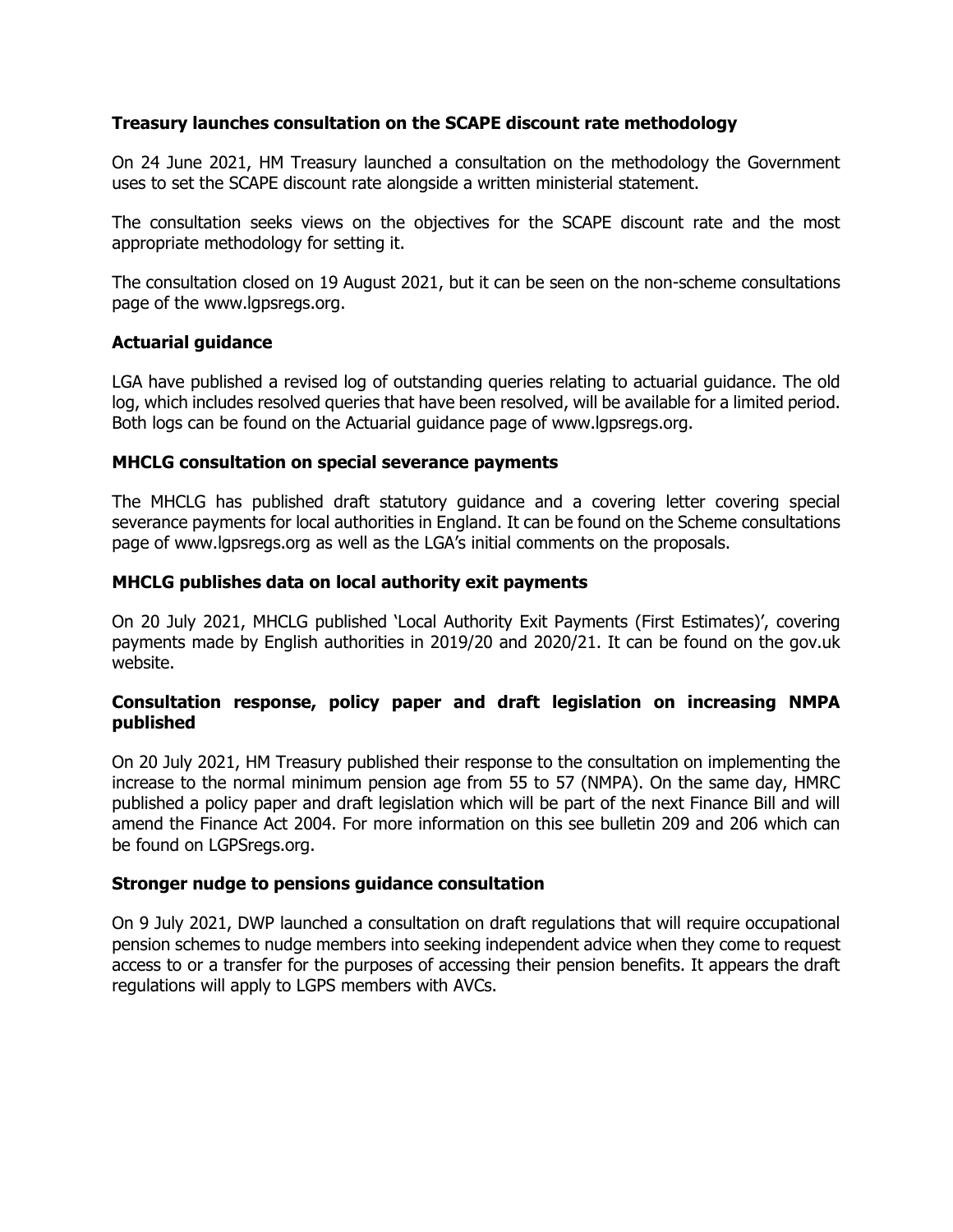#### **Scheme return**

TPR is sending out scheme return notices to manager of public service pension schemes in September. They are encouraging scheme managers to double check their details by logging into the Exchange before submitting their return. Failing to submit the return by the deadline could result in a fine.

The Governance and Administration survey will not be issued within normal time limits this year, which is around November but may be sent in Spring 2022. This is largely due to the Covid pandemic and resourcing impact on tPR and its 3<sup>rd</sup> party marketing partner.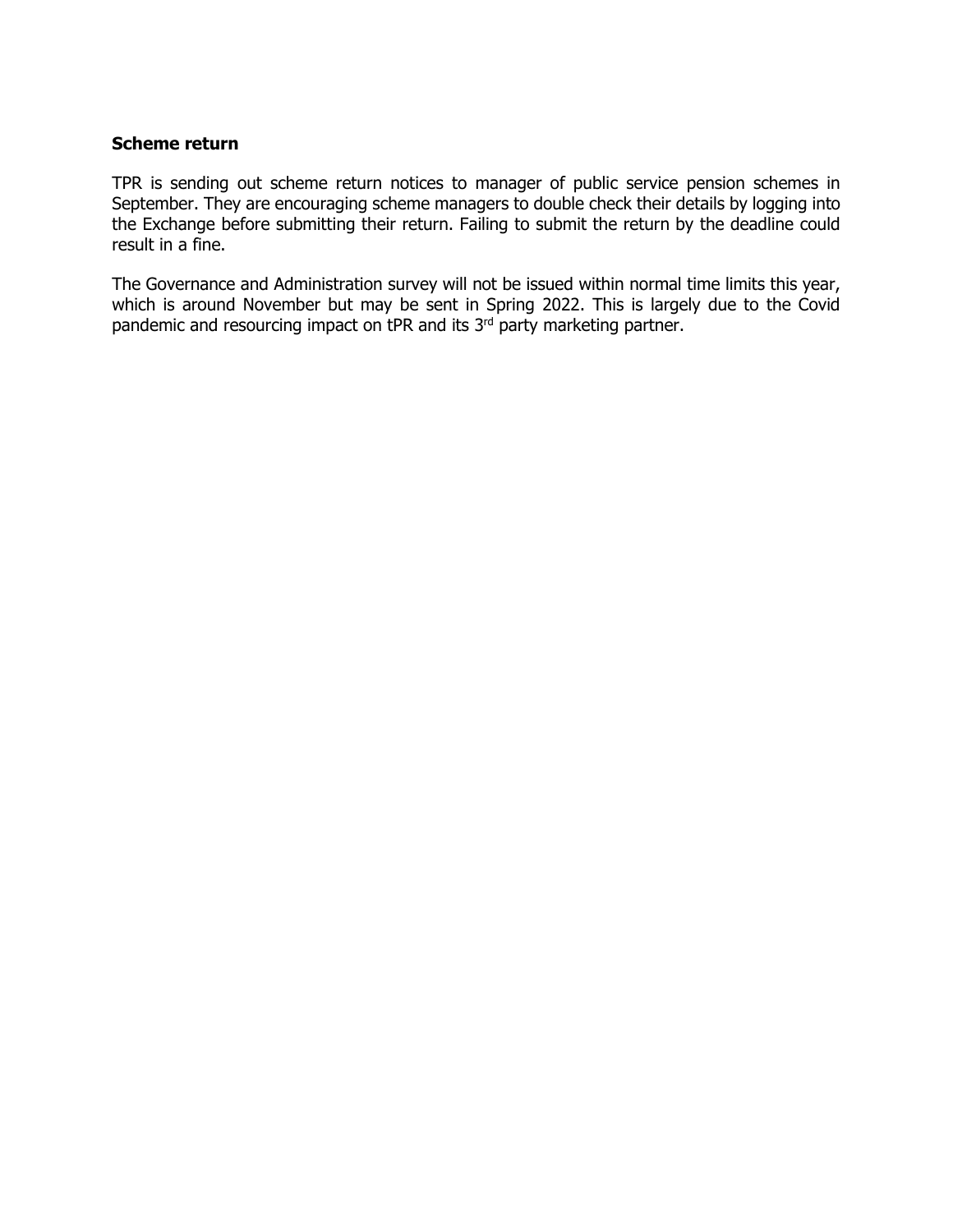# Membership Movement

|            | Actives |  | Deferred |  | Pensioner |  | Widow/Dependent |  |
|------------|---------|--|----------|--|-----------|--|-----------------|--|
| Q3 2021/22 | 24,729  |  | 26,165   |  | 22,710    |  | 3,240           |  |
| Q2 2021/22 | 24,403  |  | 26,002   |  | 22,348    |  | 3,232           |  |
| Q1 2021/22 | 24,403  |  | 26,002   |  | 22,348    |  | 3,232           |  |
| Q4 2020/21 | 23,332  |  | 25,703   |  | 22,100    |  | 3,191           |  |
| Q3 2020/21 | 23,199  |  | 25,713   |  | 21,971    |  | 3,182           |  |

# Member Self Service

Below is an overview on the activity and registration of the Member Self Service System:

| <b>Member Self Service</b><br><b>User Statistics For:</b><br><b>Teesside Pension Fund</b> |                   |                                   |                                       |                                 |              |                             |  |  |  |
|-------------------------------------------------------------------------------------------|-------------------|-----------------------------------|---------------------------------------|---------------------------------|--------------|-----------------------------|--|--|--|
| Quarter 3                                                                                 | <b>REGISTERED</b> | <b>ACCOUNT</b><br><b>DISABLED</b> | <b>ACTIVATION</b><br><b>LINK SENT</b> | <b>NOT</b><br><b>REGISTERED</b> | <b>TOTAL</b> | Percentage<br><b>Uptake</b> |  |  |  |
| <b>Actives</b>                                                                            | 3.327             | 56                                | 515                                   | 20,853                          | 20,853       | 16.2%                       |  |  |  |
| Deferred                                                                                  | 1,145             | 17                                | 214                                   | 21,862                          | 21,862       | 5.3%                        |  |  |  |
| Pensioner                                                                                 | 1.597             | 51                                | 153                                   | 20,995                          | 20,995       | 7.8%                        |  |  |  |
| Widow/Dep                                                                                 | 22                | 0                                 | 3                                     | 3.228                           | 3,228        | 0.7%                        |  |  |  |
| Total                                                                                     | 6.091             | 124                               | 885                                   | 66.938                          | 66,938       | 9.3%                        |  |  |  |

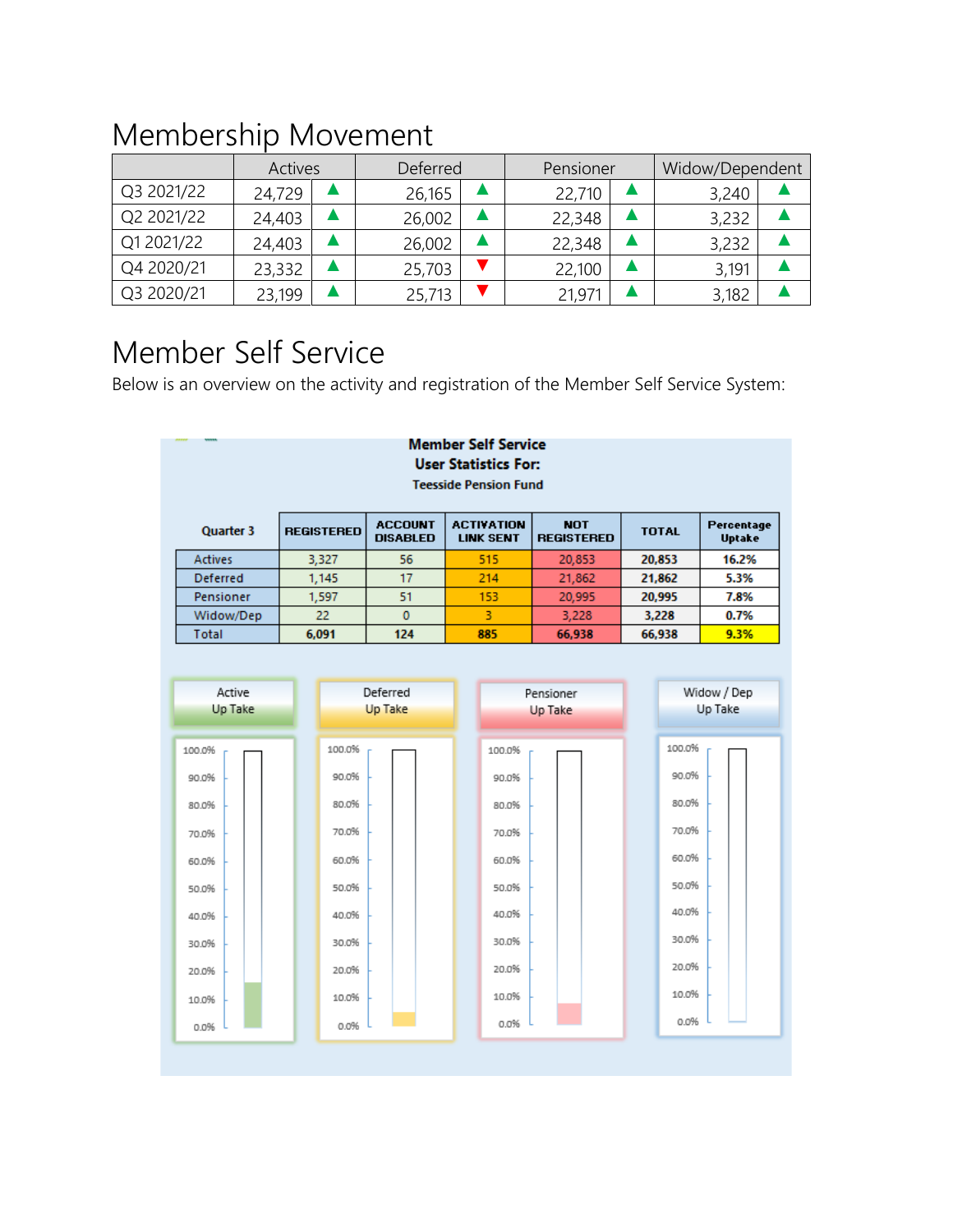# Additional Work

Guaranteed Minimum Pension reconciliation exercise

Work continues on this project, with expectation being Stage 0 will be complete by end of Q4 2021/22. We will then move on to Rectification Stage 1 which will highlight those cases that need recalculating.

# **Complaints**

| Type of complaint | Date<br>received | Date<br>responded |
|-------------------|------------------|-------------------|
|                   |                  |                   |

### Internal Dispute Resolution Process

For the period from 1<sup>st</sup> April to 31<sup>st</sup> December 2021 there are two known IDRP cases:

- Relates to Scheme Employer quoting redundancy as reason for leaving then stating this was in error once costs were requested – member had been overpaid benefits.
- Member had not received inflationary increases. This has been remedied with arrears plus interest paid.

### Pensions Ombudsman

For the period from 1<sup>st</sup> April to 31<sup>st</sup> December 2021 there one known cases passed for consideration to the Pensions Ombudsman. This relates to early intervention for the IDRP case above.

We are expecting a ruling shortly on an ongoing case which relates to the backdating of ill health benefits.

High Court Ruling Nil to return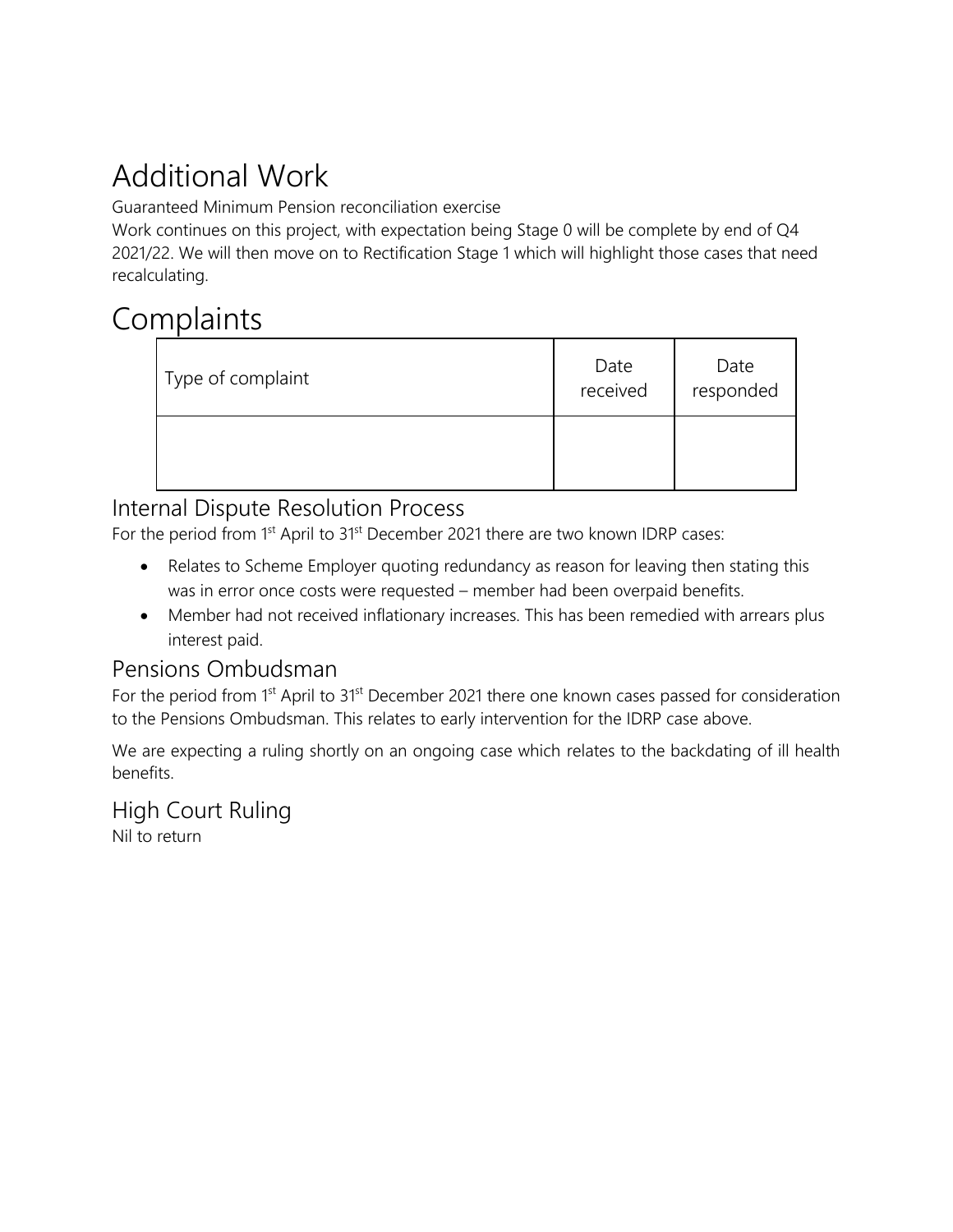## Common Data

|                                    | <b>Teesside Pension Fund</b> |                    |             |  |  |  |  |
|------------------------------------|------------------------------|--------------------|-------------|--|--|--|--|
| Data Item                          | <b>Max Population</b>        | <b>Total Fails</b> | <b>% OK</b> |  |  |  |  |
| <b>NINO</b>                        | 78,089                       | 165                | 99.79%      |  |  |  |  |
| Surname                            | 78,089                       | Ω                  | 100.00%     |  |  |  |  |
| Forename / Inits                   | 78,089                       | 0                  | 100.00%     |  |  |  |  |
| <b>Sex</b>                         | 78,089                       | 0                  | 100.00%     |  |  |  |  |
| Title                              | 78,089                       | 115                | 99.85%      |  |  |  |  |
| <b>DoB Present</b>                 | 78,089                       | O                  | 100.00%     |  |  |  |  |
| <b>Dob Consistent</b>              | 78,089                       | O                  | 100.00%     |  |  |  |  |
| DJS                                | 78,089                       | O                  | 100.00%     |  |  |  |  |
| <b>Status</b>                      | 78,089                       | O                  | 100.00%     |  |  |  |  |
| <b>Last Status Event</b>           | 78,089                       | 674                | 99.14%      |  |  |  |  |
| <b>Status Date</b>                 | 78,089                       | 1,667              | 97.87%      |  |  |  |  |
| <b>No Address</b>                  | 78,089                       | 365                | 99.53%      |  |  |  |  |
| <b>No Postcode</b>                 | 78,089                       | 552                | 99.29%      |  |  |  |  |
| <b>Address (All)</b>               | 78,089                       | 4,902              | 93.72%      |  |  |  |  |
| Postcode (All)                     | 78,089                       | 4,934              | 93.68%      |  |  |  |  |
| <b>Common Data Score</b>           | 78,089                       | 3.164              | 95.95%      |  |  |  |  |
| <b>Members with Multiple Fails</b> | 78,089                       | 358                | 99.54%      |  |  |  |  |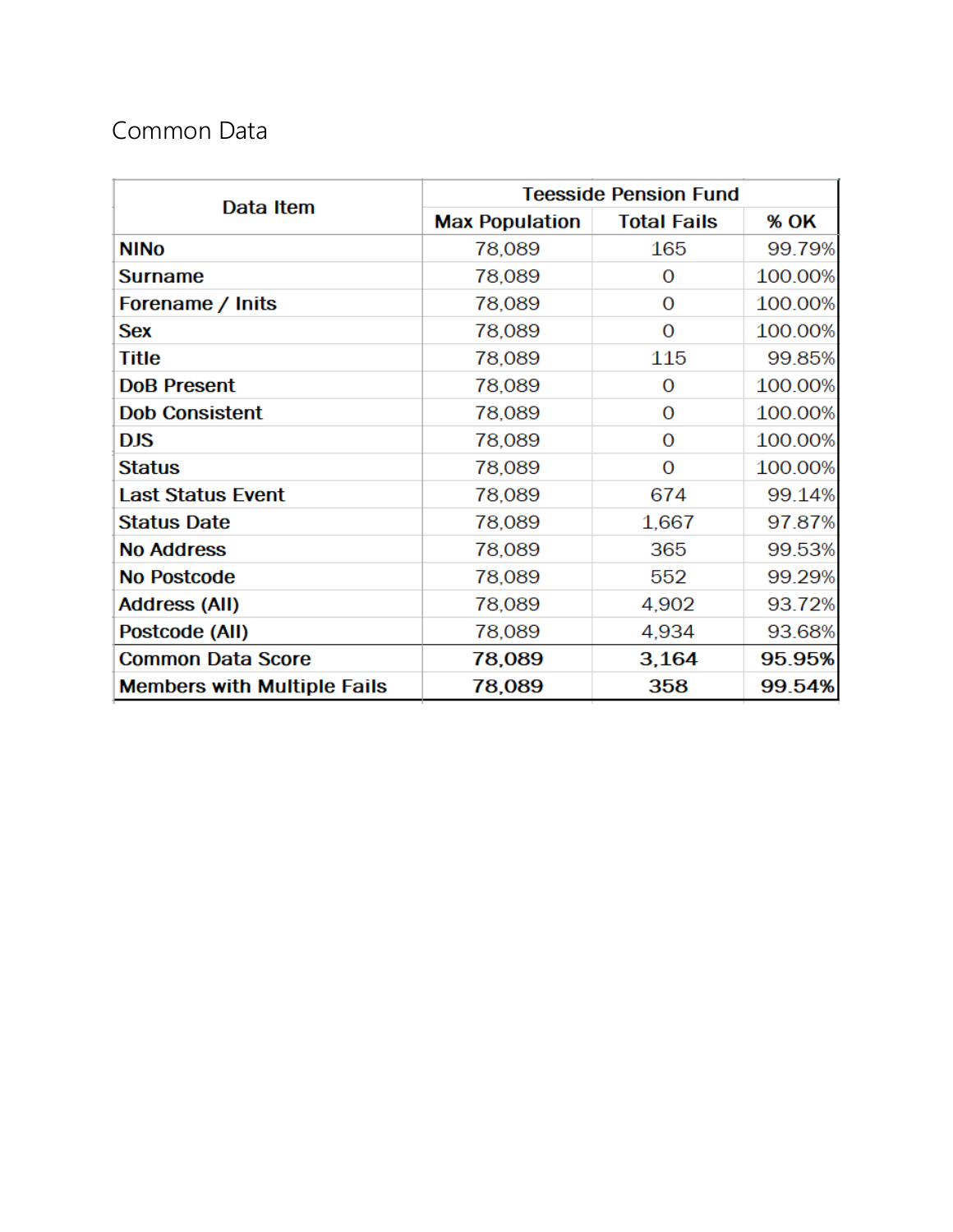## Conditional Data

XPS Administration, Middlesbrough are working on a method to report Conditional Data. Discussions are ongoing with Aquila Heywood on a cost for this reporting function along with investigation on whether this can be achieved internally. This follows the issuance by SAB of 22 data fields that should be reported on, this work will be complete by the 31<sup>st</sup> March 2022.

An overview of the Conditional (Scheme Specific) Data for the Teesside Pension Fund:

| <b>Scheme</b> | <b>Member</b><br><b>Total</b> | <b>Errors from</b><br>tests carried<br>out | %age accuracy<br>based on tests<br>carried out |  |
|---------------|-------------------------------|--------------------------------------------|------------------------------------------------|--|
| TPF (inc GMP) | 68,296                        | 9,151                                      | 86.60                                          |  |
| TPF (exc GMP) | 68,296                        | 1,197                                      | 98.25                                          |  |

These scores come from the following tests. Only those tests shown in yellow have been reported on; the other reports will be developed and added to results in future reports.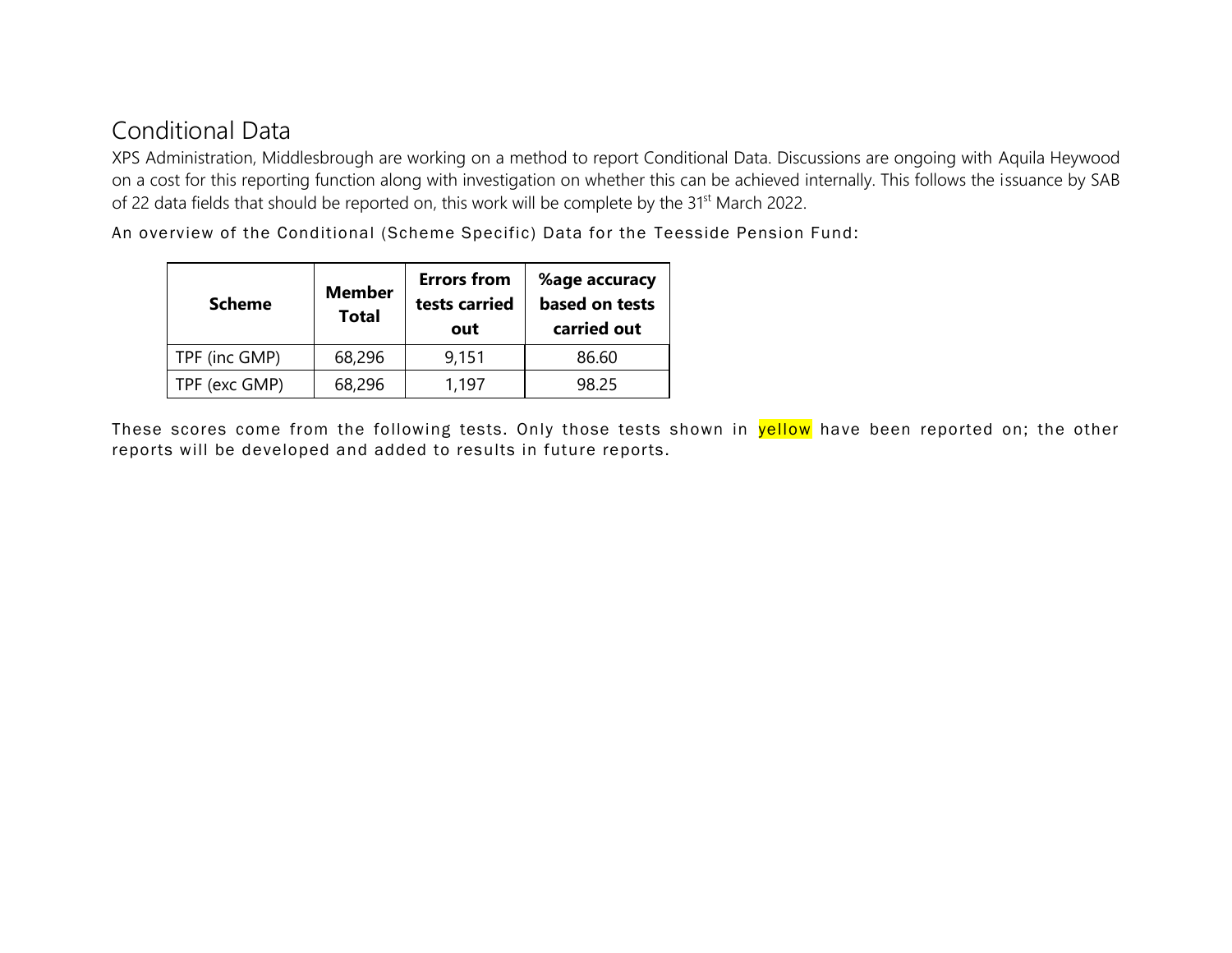|        |                                                                                     |                                                                                |                                                                |                                                       | Member        | <b>Errors</b> | $\%$  |
|--------|-------------------------------------------------------------------------------------|--------------------------------------------------------------------------------|----------------------------------------------------------------|-------------------------------------------------------|---------------|---------------|-------|
| Report | <b>Report Description</b>                                                           | Test 1                                                                         | Test 2                                                         | Test 3                                                | <b>Totals</b> |               |       |
| 1.1.1  | Divorce Details                                                                     |                                                                                |                                                                |                                                       |               |               |       |
| 1.1.2  | Transfers in                                                                        | Date<br>the<br>transfer in<br>was<br>received is<br>present on<br>record       | Ensure<br>the<br>transfer<br>value on<br>record<br>isn't blank | N/A                                                   | 45,183        | 65            | 99.86 |
| 1.1.3  | Additional Voluntary Contribution<br>(AVC)<br>Details and other additional benefits |                                                                                |                                                                |                                                       |               |               |       |
| 1.1.4  | Total Original Deferred Benefit                                                     |                                                                                |                                                                |                                                       |               |               |       |
| 1.1.5  | Tranches of Original Deferred Benefit                                               |                                                                                |                                                                |                                                       |               |               |       |
| 1.1.6  | <b>Total Gross Pension</b>                                                          |                                                                                |                                                                |                                                       |               |               |       |
| 1.1.7  | Tranches of Pension                                                                 |                                                                                |                                                                |                                                       |               |               |       |
| 1.1.8  | Total Gross Dependant Pension                                                       |                                                                                |                                                                |                                                       |               |               |       |
| 1.1.9  | Tranches of Dependant Pension                                                       |                                                                                |                                                                |                                                       |               |               |       |
| 1.2.1  | Date of Leaving                                                                     | of<br>Date<br>Leaving<br>Blank                                                 | Date<br>joined<br>blank<br>or<br>< 01/01/1<br>900              | Date<br>joined<br>later<br>than<br>Date of<br>Leaving | 4,164         | 43            | 98.97 |
| 1.2.2  | Date Joined scheme                                                                  | Check<br>all<br>Key Dates<br>are present<br>and<br>later<br>than<br>01/01/1900 | N/A                                                            | N/A                                                   | 68,296        | 11            | 99.98 |
| 1.2.3  | <b>Employer Details</b>                                                             | Employer<br>Code<br>present                                                    | N/A                                                            | N/A                                                   |               |               |       |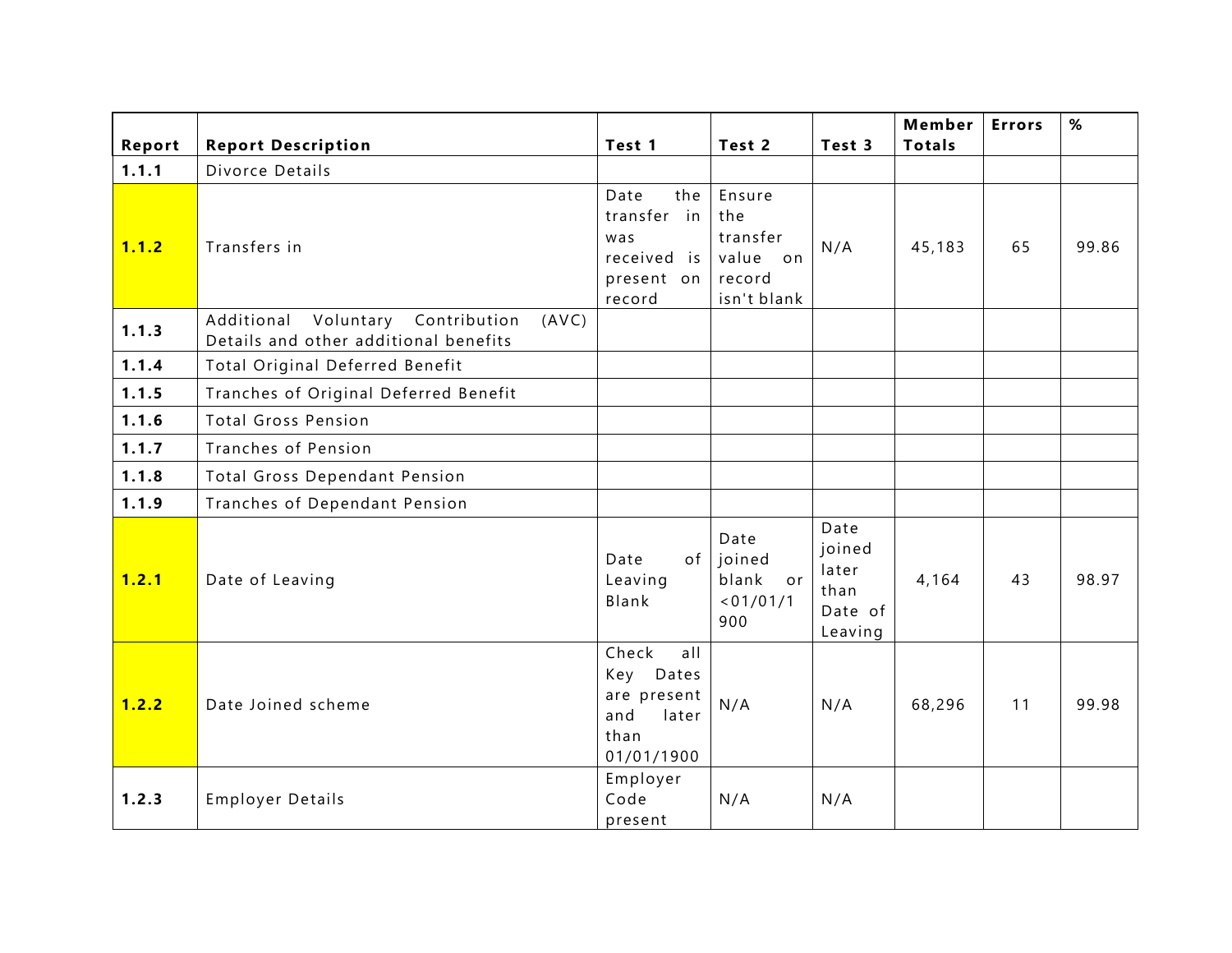| 1.2.4 | Salary                                      | Pay<br>not<br>within<br>12<br>months      | N/A | N/A | 46,338 | 1,078 | 97.67 |
|-------|---------------------------------------------|-------------------------------------------|-----|-----|--------|-------|-------|
| 1.3.1 | <b>CARE Data</b>                            | CARE<br>Missing on<br>relevant<br>records | N/A | N/A |        |       |       |
| 1.3.2 | <b>CARE Revaluation</b>                     |                                           |     |     |        |       |       |
| 1.4.1 | Benefit Crystallisation Event (BCE) 2 and 6 |                                           |     |     |        |       |       |
| 1.4.2 | Lifetime allowance                          |                                           |     |     |        |       |       |
| 1.4.3 | Annual allowance                            |                                           |     |     |        |       |       |
| 1.5.1 | Date Contracted Out                         | Date<br>Contracted<br>Out<br>missing      |     |     |        |       |       |
| 1.5.1 | NI contributions and earnings history       |                                           |     |     |        |       |       |
| 1.5.2 | Pre-88 GMP                                  |                                           |     |     |        |       |       |
| 1.5.3 | Post-88 GMP                                 |                                           |     |     | 24,400 | 7,954 | 67.40 |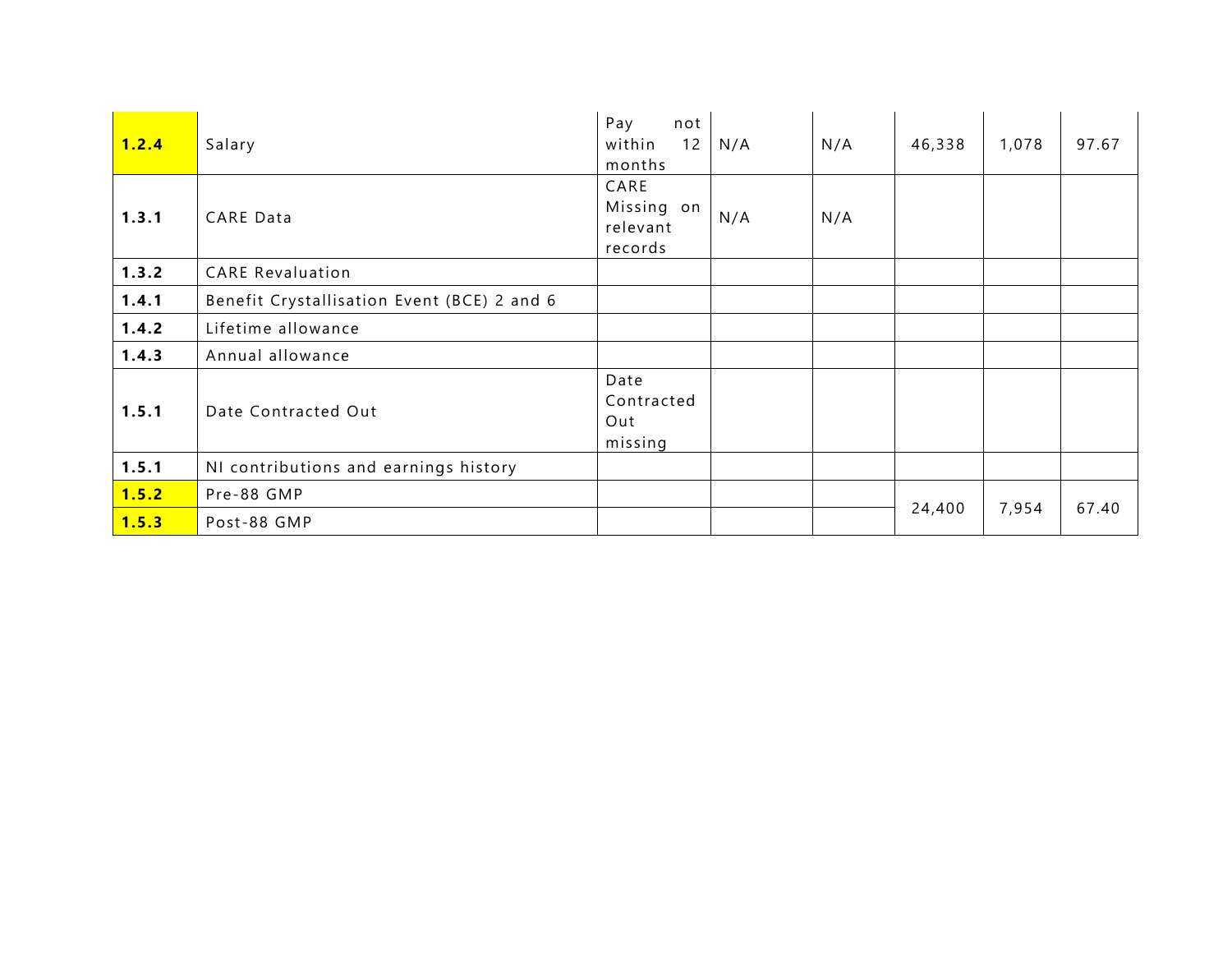## Customer Service

Since December 2016, XPS Administration, Middlesbrough have included a customer satisfaction survey with the retirement options documentation.

A summary of the main points are as follows:

| Issued | Returned | %     |
|--------|----------|-------|
| 16,162 | 3,066    | 18.97 |

| Question |                                                                                 | Previous  | Current   |
|----------|---------------------------------------------------------------------------------|-----------|-----------|
|          |                                                                                 | Response* | Response* |
| 1.       | It was easy to see what benefits were available to me                           | 4.26      | 4.27      |
| 2.       | The information provided was clear and easy to understand                       | 4.19      | 4.19      |
| 3.       | Overall, the Pensions Unit provides a good service                              | 4.29      | 4.29      |
| 4.       | The retirement process is straight forward                                      | 4.03      | 4.04      |
| 5.       | My query was answered promptly                                                  | 4.45      | 4.45      |
| 6.       | The response I received was easy to understand                                  | 4.43      | 4.44      |
| 7.       | Do you feel you know enough about your employers retirement process             | 76.46%    | 76.68%    |
| 8.       | Please provide any reasons for your scores (from 18/05/17)                      |           |           |
| 9.       | What one thing could improve our service                                        |           |           |
|          | 10. Did you know about the www.teespen.org.uk website? (from 18/05/17)          | 47.27%    | 47.75%    |
|          | 11. Did you use the website to research the retirement process? (from 18/05/17) | 27.24%    | 27.59%    |
|          | 12. Have you heard of Member Self Service (MSS)? (from 18/05/17)                | 23.75%    | 23.80%    |

\*scoring is out 5, with 5 being strongly agree and 1 being strongly disagree

### Service Development

Following the agreement of the Pensions Committee to fund enhancements to the Pensions Administration Services at their meeting of  $7<sup>th</sup>$  March 2018, XPS Administration, Middlesbrough has looked to recruit into the roles required to provide this enhanced service.

Additional funds were only drawn down when roles were filled to undertake the additional services. This has so far led to:

### Initial Planning

To help with the creation of the teams that will assist with the additional services two new posts were created to covering Governance & Communications plus Systems & Payroll. These were filled by Paul Mudd and Neale Watson respectively on 11<sup>th</sup> July 2018. Their roles were then to look at how XPS could then provide the agreed services to the Fund.

Employer Liaison

On 1<sup>st</sup> May 2019, the Employer Liaison team leader was appointed. Quickly followed by an assistant on 24th June 2019.

Since appointment, they have undertaken numerous tasks including Employer training, late contribution monitoring, and data cleansing. They have recently started Employer Health checks, which are now undertaken virtually due to the Covid restrictions.

The team are also working with the actuary to provide relevant and timely information.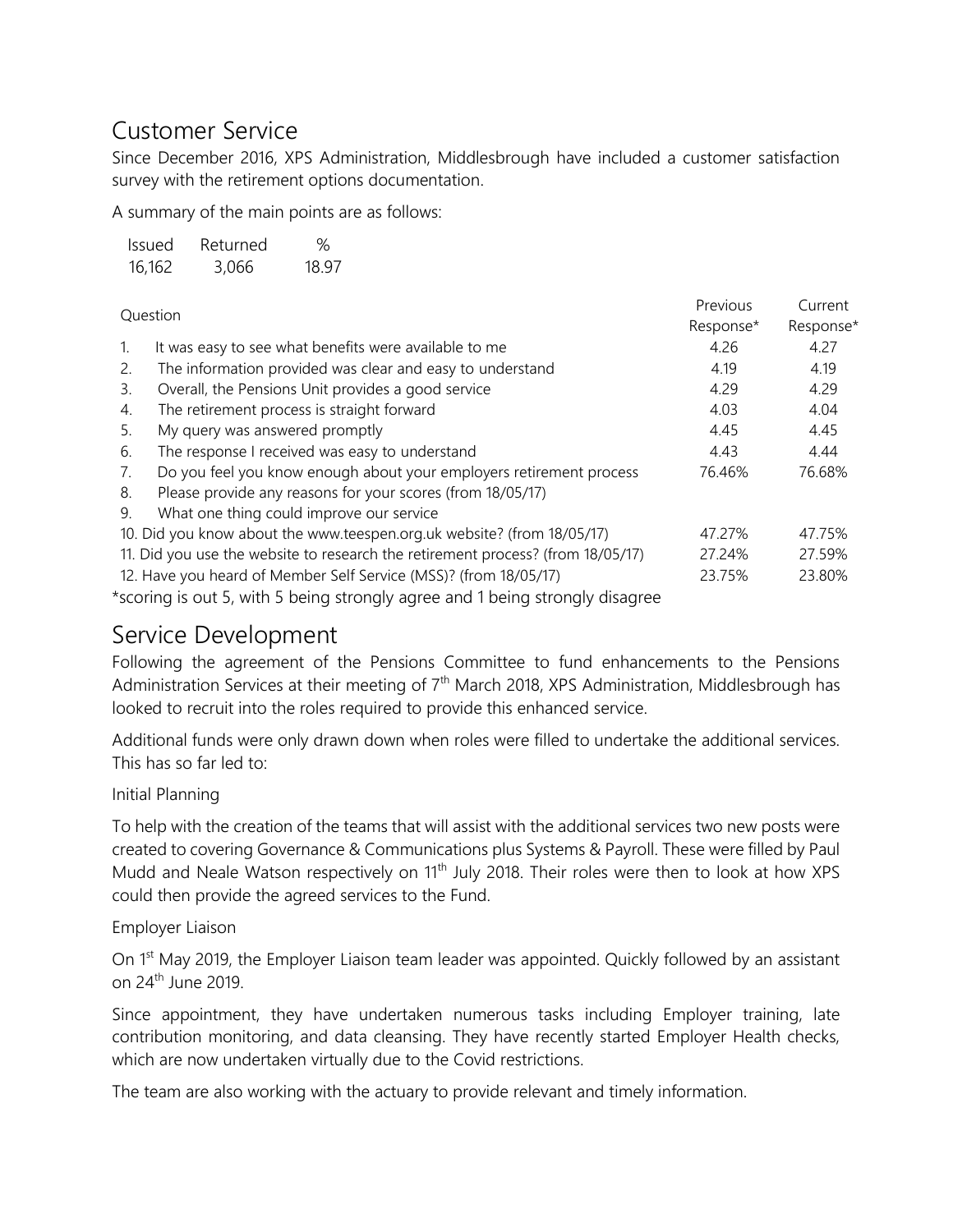Next steps will be to work with the Fund to determine how to undertake employer covenant and introducing the monthly contribution process across all employers.

#### Communications

The new website was launched to Scheme Members and Employers on the 5<sup>th</sup> May 2021 and feedback received from both cohorts has been very positive. We are conducting a full feedback review of the site and will share this with the Board.

Underpinning the website is a raft of analytical data which serves to tell us limited information about the audience. This allows us to target news and important items to pages we now know people are viewing and searching for.



We can learn a lot from this data, and we will of course be trying to increase footfall to the site by strategically linking the site with participating employers.

As well as these above analytics, we are testing the website regularly to prove its structural and technical integrity. This ensures that people see exactly what we want them to see, regardless of what browser or device they use. We can test these levels and do so several times per week to ensure the web coding is robust and modern. It all helps with the overall Member and Employer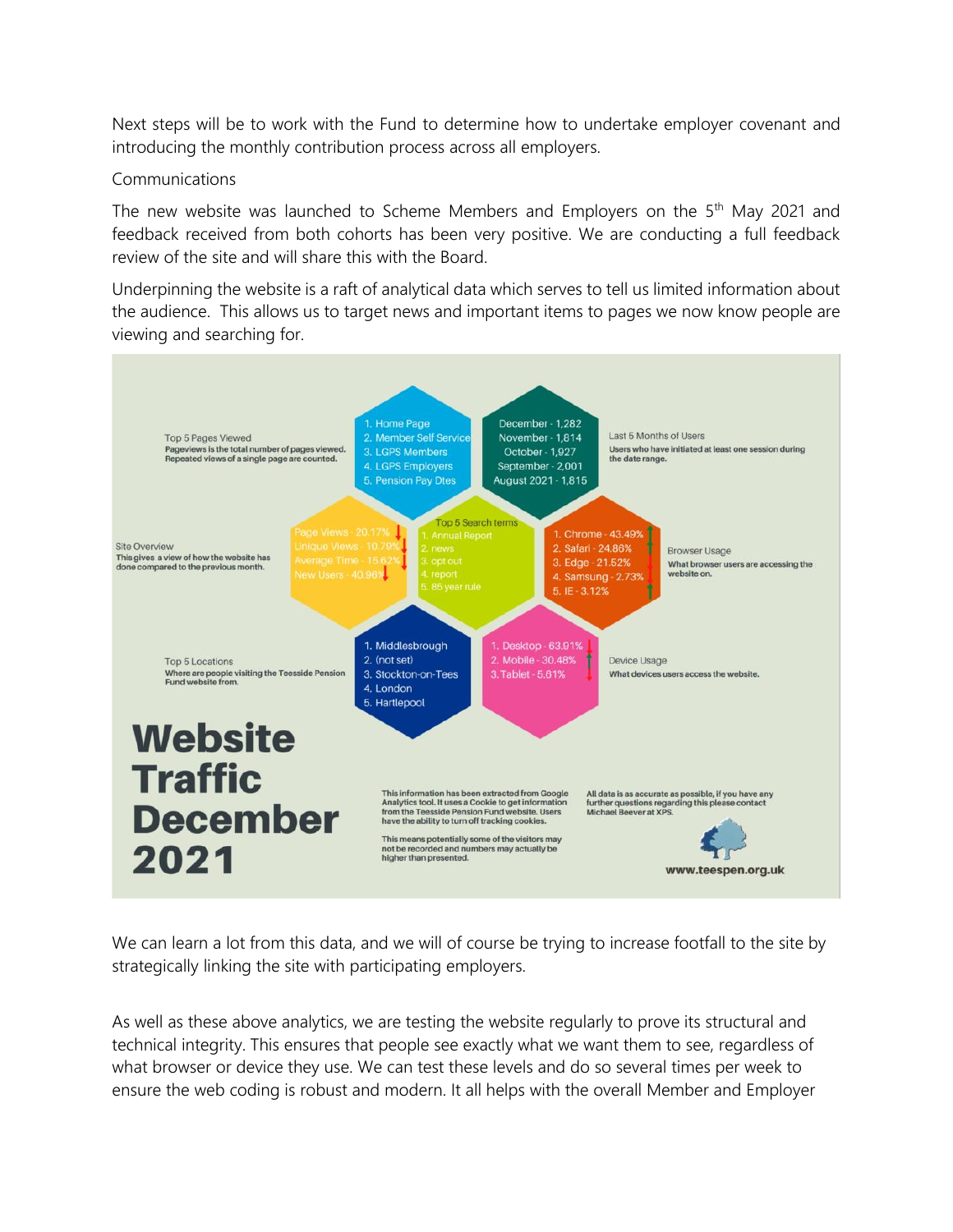experience and allows web indexation to be that much better. This promotes the website in something like a google search.

### Next Steps

XPS are currently reviewing processes to enable a move to monthly contribution postings which should lead to greater efficiencies, and more up to date information on member records. It is expected that this will occur during the 2022/23 financial year. This will help ensure starters, leavers and variations are provided in a timely manner and current data is held to speed up the calculation process.

The next steps will include the procurement of the additional software and the recruitment of at least one further member of staff to assist with the processing of the data.

### Performance

Following discussions with both the Pension Board and Committee, XPS Administration are investigating a way to report the time between a member being entitled to a benefit and it being finalized (e.g. time between date of leaving and deferred benefit statement being issued or pension being brought into payment).

XPS Administration are therefore investigating whether sufficient reporting tools already exist within the pension administration system or whether bespoke reports are required to be developed (either internally or via the administration software providers).

The Pension Committee will be kept updated on the progress to provide this information.

## Employer Liaison

Employers & Members

Employer Health Checks have continued as well as some face-to-face employer training which has been extremely well received and a lovely easing back into a normal way of life. I have also established a relationship with all Local Authorities Financial Wellbeing officers in which we are making ourselves available to work with them on their events and promotions alongside our usual employer and member sessions.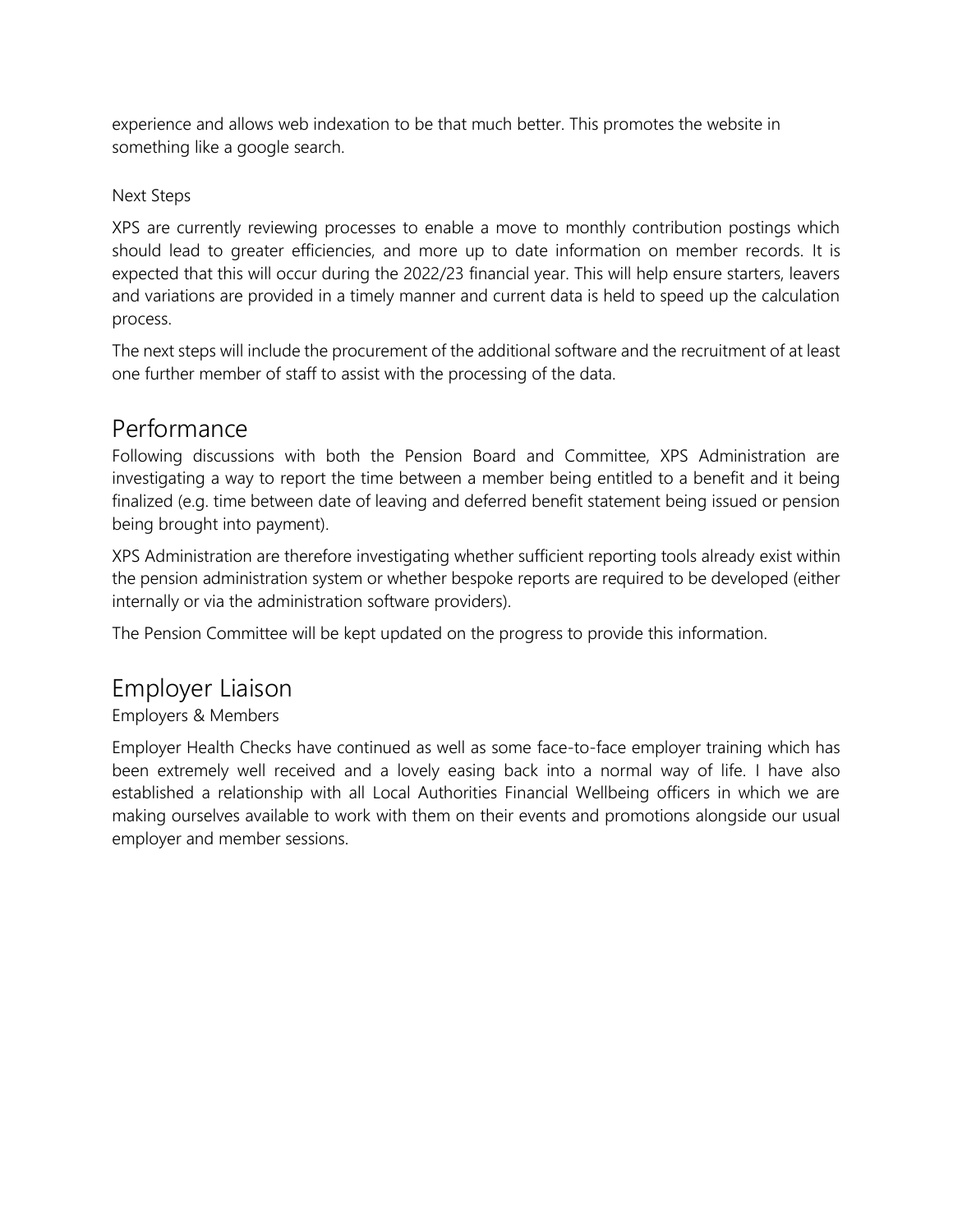|               | Late            | <b>Expected</b> |        |                | >10 Days       |
|---------------|-----------------|-----------------|--------|----------------|----------------|
| <b>Date</b>   | <b>Payments</b> | <b>Payments</b> | % Late | <10 Days Late  | Late           |
| Apr-20        | 4               | 151             | 3.00%  | 0              | 4              |
| May-20        | 3               | 151             | 2.00%  | 0              | 3              |
| Jun-20        | $\overline{c}$  | 151             | 1.00%  | 1              |                |
| Jul-20        | 6               | 150             | 4.00%  | 6              | 0              |
| Aug-20        | 9               | 150             | 6.00%  | $\pmb{0}$      | 9              |
| Sep-20        | 8               | 149             | 5.00%  | 3              | 5              |
| Oct-20        | 3               | 149             | 2.00%  | 3              | 0              |
| <b>Nov-20</b> | 3               | 149             | 2.00%  | 3              | 0              |
| <b>Dec-20</b> | $\overline{c}$  | 149             | 1.00%  | $\mathbf 0$    | $\overline{2}$ |
| $Jan-21$      | $\overline{c}$  | 149             | 1.00%  | $\overline{2}$ | 0              |
| Feb-21        | 4               | 149             | 3.00%  | $\mathbf 0$    | 4              |
| Mar-21        | 3               | 149             | 2.00%  | 1              | 2              |
| Apr-21        | 8               | 148             | 5.00%  | 7              |                |
| May-21        | $\mathbf 0$     | 148             | 0.00%  | 0              | 0              |
| Jun-21        | 3               | 149             | 2.00%  | 3              | 0              |
| Jul-21        |                 | 149             | 1.00%  | 1              | 0              |
| Aug-21        | 4               | 149             | 3.00%  | 3              |                |
| Sep-21        | 4               | 149             | 3.00%  |                | 3              |
| Oct-21        | 3               | 144             | 2.00%  | 0              | 3              |
| <b>Nov-21</b> | 2               | 144             | 1.00%  | $\mathbf 0$    | 2              |
| Dec-21        | 4               | 144             | 3.00%  | 1              | 3              |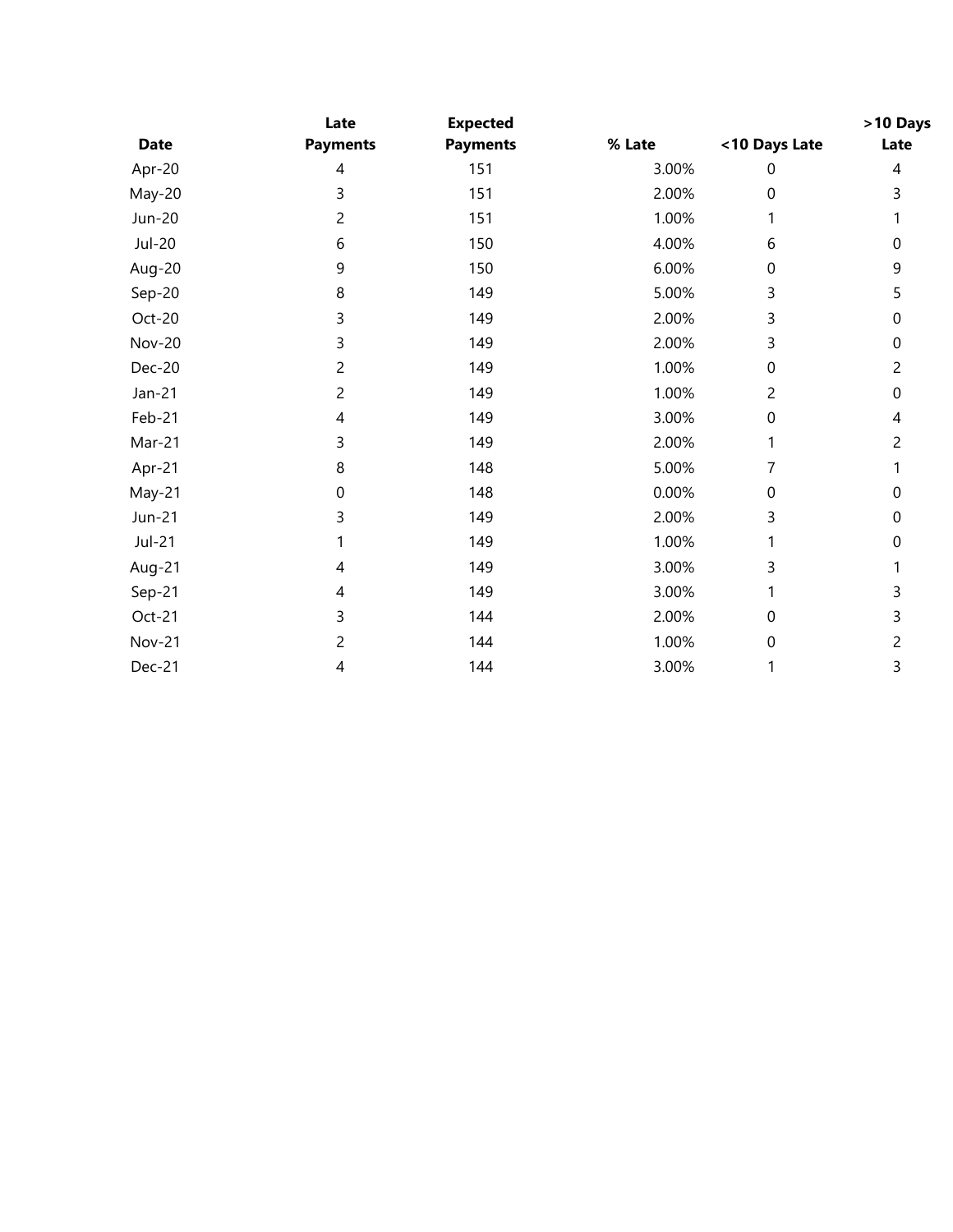# Annual Benefit Statements

Within the last report, XPS provided details on the production and issuance of Annual Benefit Statements to Active members. For completion the data on the issuance of statements for deferred members is below:

| LG ABS Stats - Deferred - 31/03/2021            |
|-------------------------------------------------|
| 23,170 Total Deferred records read by Programme |
| -2,890 Members read but not actually due ABS    |
| 20,280 Actual members due ABS                   |
| 20,272 Total Members with ABS produced          |
| 8 Members due ABS who didn't get produced       |
| 0.04% % of Members with ABS Not Produced        |
| 99.96% % of Members with ABS Produced           |
|                                                 |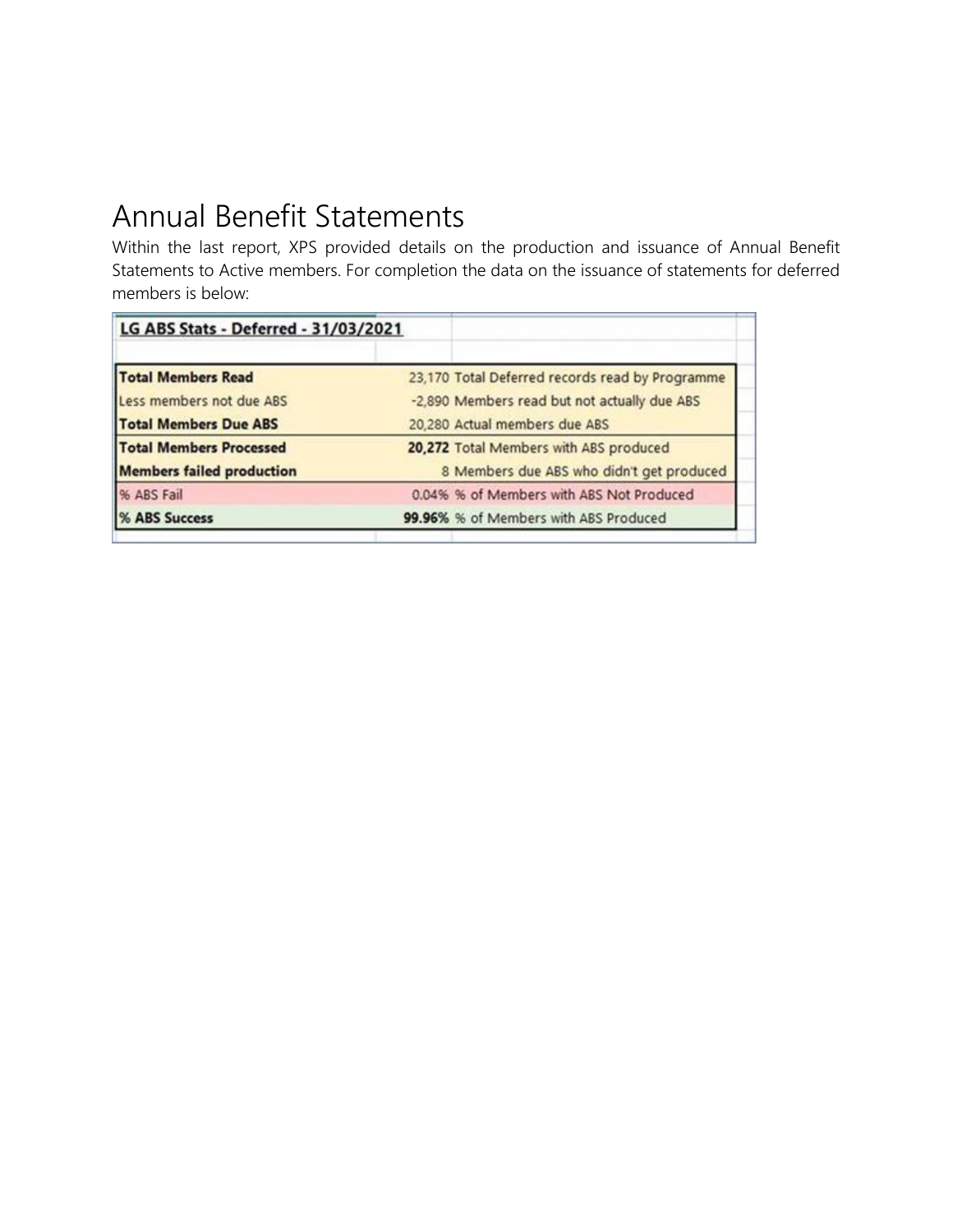# Performance Charts

### Overall Demand



Demand by Task

Average days by Task

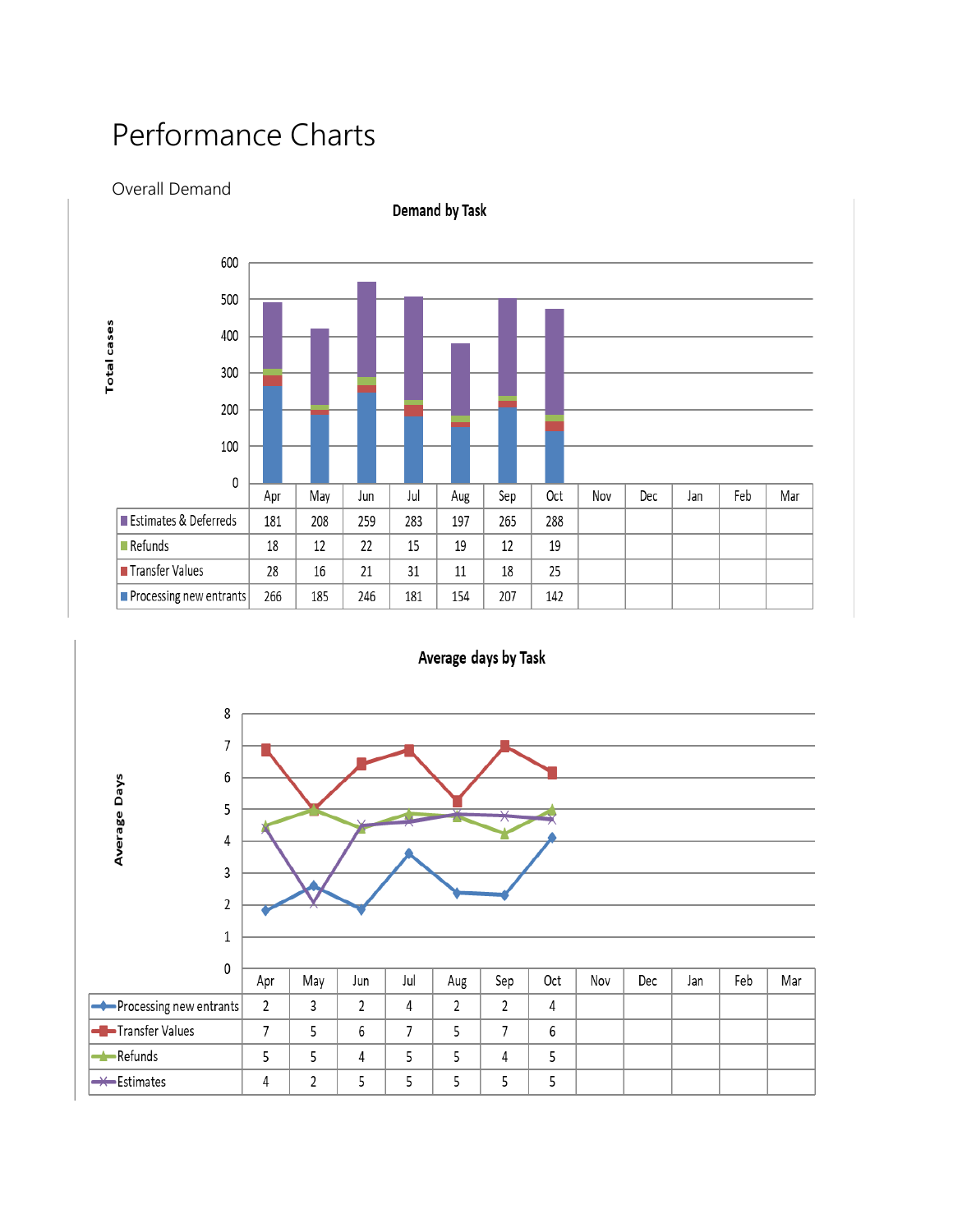The following charts show performance against individual service level requirements.

## April 2021

|                                                                                                  | <b>MONITORING</b> |                 |                    |                     |                     |           |              |                      |        |
|--------------------------------------------------------------------------------------------------|-------------------|-----------------|--------------------|---------------------|---------------------|-----------|--------------|----------------------|--------|
|                                                                                                  | <b>PERIOD</b>     |                 |                    |                     |                     |           |              |                      |        |
|                                                                                                  | (Annually,        |                 |                    |                     |                     |           |              |                      |        |
|                                                                                                  | Quarterly,        |                 | <b>MINIMUM</b>     | <b>ACTUAL</b>       |                     |           |              |                      |        |
|                                                                                                  | Monthly, Half     |                 | <b>PERFORMANCE</b> | <b>PERFORMANC</b>   | <b>Average Case</b> | Number of |              |                      | Within |
| (KPR)<br><b>KEY PERFORMANCE REQUIREMENTS</b>                                                     | Yearly)           | <b>KPR Days</b> | LEVEL (MPL)        | <b>ELEVEL (APL)</b> | Time (days)         | Cases     | Over target  | <b>TOTAL</b> (cases) | Target |
| All new entrant processed within twenty working days of receipt of application.                  | Monthly           | 20              | 98.50%             | 100.00%             | 1.83                | 266       | $\Omega$     | 266                  | 266    |
| Transfer Values - To complete the process within one month of the date of receipt of the request |                   |                 |                    |                     |                     |           |              |                      |        |
| for payment.                                                                                     | Monthly           | 20              | 98.50%             | 100%                | $\overline{7}$      | 28        | $\mathbf{0}$ | 28                   | 28     |
| Refund of contributions - correct refund to be paid within five working days of the employee     |                   |                 |                    |                     |                     |           |              |                      |        |
| becoming eligible and the correct documentation being supplied.                                  | Monthly           | 5               | 98.75%             | 100%                | 5                   | 18        | $\mathbf{0}$ | 18                   | 18     |
| Merged Estimate Of Benefits and Deferred Benefits                                                | Monthly           | 10              | 98.25%             | 100.0%              | 4                   | 181       | $\mathbf{0}$ | 181                  | 181    |
| Pension costs to be recharged monthly to all employers.                                          | Monthly           |                 | 98.75%             | 100%                | N/A                 | N/A       | N/A          |                      |        |
| Annual benefit statements shall be issued on a rolling basis ensuring that a scheme member shall |                   |                 |                    |                     |                     |           |              |                      |        |
| receive a statement once a year.                                                                 | Annual            | April           | 98.75%             | 100%                | N/A                 | N/A       | N/A          |                      |        |
| Payment of lump sum retiring allowance - Payment to be made within 6 working days of payment     |                   |                 |                    |                     |                     |           |              |                      |        |
| due date and date of receiving all the necessary information.                                    | Monthly           |                 | 98.75%             | 100%                | N/A                 | N/A       | N/A          |                      |        |
| Pay eligible pensioners a monthly pension on the dates specified by the Council.                 | Monthly           |                 | 100%               | 100%                | N/A                 | N/A       | N/A          |                      |        |
| All calculations and payments are correct.                                                       | Monthly           |                 | 98.75%             | 100%                | N/A                 | N/A       | N/A          |                      |        |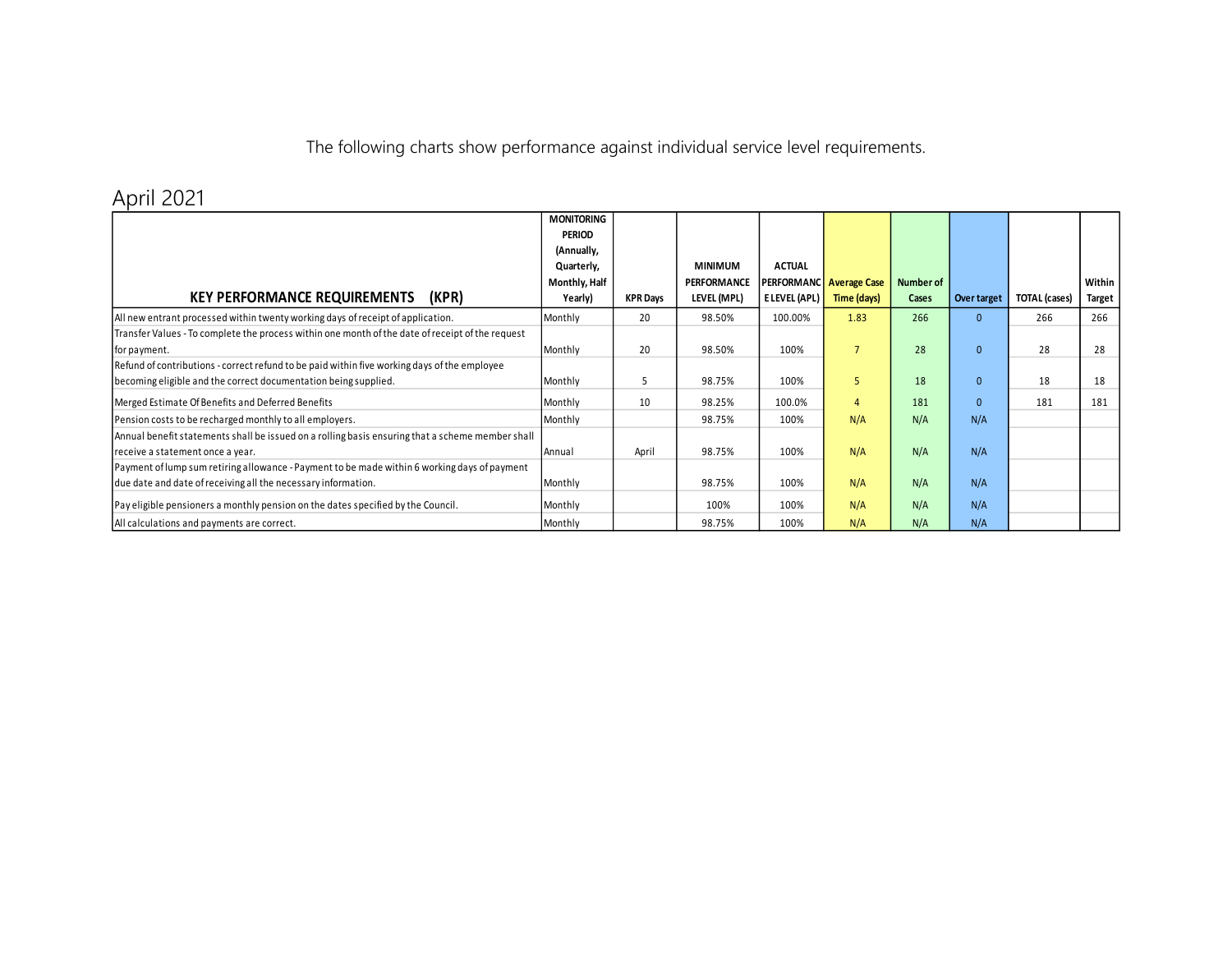# May 2021

|                                                                              | <b>MONITORING</b>           |                 |                |                     |                         |                  |              |                      |               |
|------------------------------------------------------------------------------|-----------------------------|-----------------|----------------|---------------------|-------------------------|------------------|--------------|----------------------|---------------|
|                                                                              | <b>PERIOD</b><br>(Annually, |                 |                |                     |                         |                  |              |                      |               |
|                                                                              | Quarterly,                  |                 | <b>MINIMUM</b> | <b>ACTUAL</b>       |                         |                  |              |                      |               |
|                                                                              | Monthly, Half               |                 | PERFORMANCE    |                     | PERFORMANC Average Case | <b>Number of</b> |              |                      | Within        |
| <b>KEY PERFORMANCE REQUIREMENTS</b><br>(KPR)                                 | Yearly)                     | <b>KPR Days</b> | LEVEL (MPL)    | <b>ELEVEL (APL)</b> | Time (days)             | Cases            | Over target  | <b>TOTAL</b> (cases) | <b>Target</b> |
| All new entrant processed within twenty working days of receipt of           |                             |                 |                |                     |                         |                  |              |                      |               |
| application.                                                                 | Monthly                     | 20              | 98.50%         | 100.00%             | 2.61                    | 185              | $\mathbf{0}$ | 185                  | 185           |
| Transfer Values - To complete the process within one month of the date of    |                             |                 |                |                     |                         |                  |              |                      |               |
| receipt of the request for payment.                                          | Monthly                     | 20              | 98.50%         | 100%                | 5                       | 16               | $\mathbf{0}$ | 16                   | 16            |
| Refund of contributions - correct refund to be paid within five working      |                             |                 |                |                     |                         |                  |              |                      |               |
| days of the employee becoming eligible and the correct documentation         |                             |                 |                |                     |                         |                  |              |                      |               |
| being supplied.                                                              | Monthly                     | 5               | 98.75%         | 100%                | 5                       | 12               | $\mathbf{0}$ | 12                   | 12            |
| Merged Estimate Of Benefits and Deferred Benefits                            | Monthly                     | 10              | 98.25%         | 100.0%              | 12                      | 208              | $\mathbf{0}$ | 208                  | 208           |
| Pension costs to be recharged monthly to all employers.                      | Monthly                     |                 | 98.75%         | 100%                | N/A                     | N/A              | N/A          |                      |               |
| Annual benefit statements shall be issued on a rolling basis ensuring that a |                             |                 |                |                     |                         |                  |              |                      |               |
| scheme member shall receive a statement once a year.                         | Annual                      | April           | 98.75%         | 100%                | N/A                     | N/A              | N/A          |                      |               |
| Payment of lump sum retiring allowance - Payment to be made within 6         |                             |                 |                |                     |                         |                  |              |                      |               |
| working days of payment due date and date of receiving all the necessary     |                             |                 |                |                     |                         |                  |              |                      |               |
| linformation.                                                                | Monthly                     |                 | 98.75%         | 100%                | N/A                     | N/A              | N/A          |                      |               |
| Pay eligible pensioners a monthly pension on the dates specified by the      |                             |                 |                |                     |                         |                  |              |                      |               |
| Council.                                                                     | Monthly                     |                 | 100%           | 100%                | N/A                     | N/A              | N/A          |                      |               |
| All calculations and payments are correct.                                   | Monthly                     |                 | 98.75%         | 100%                | N/A                     | N/A              | N/A          |                      |               |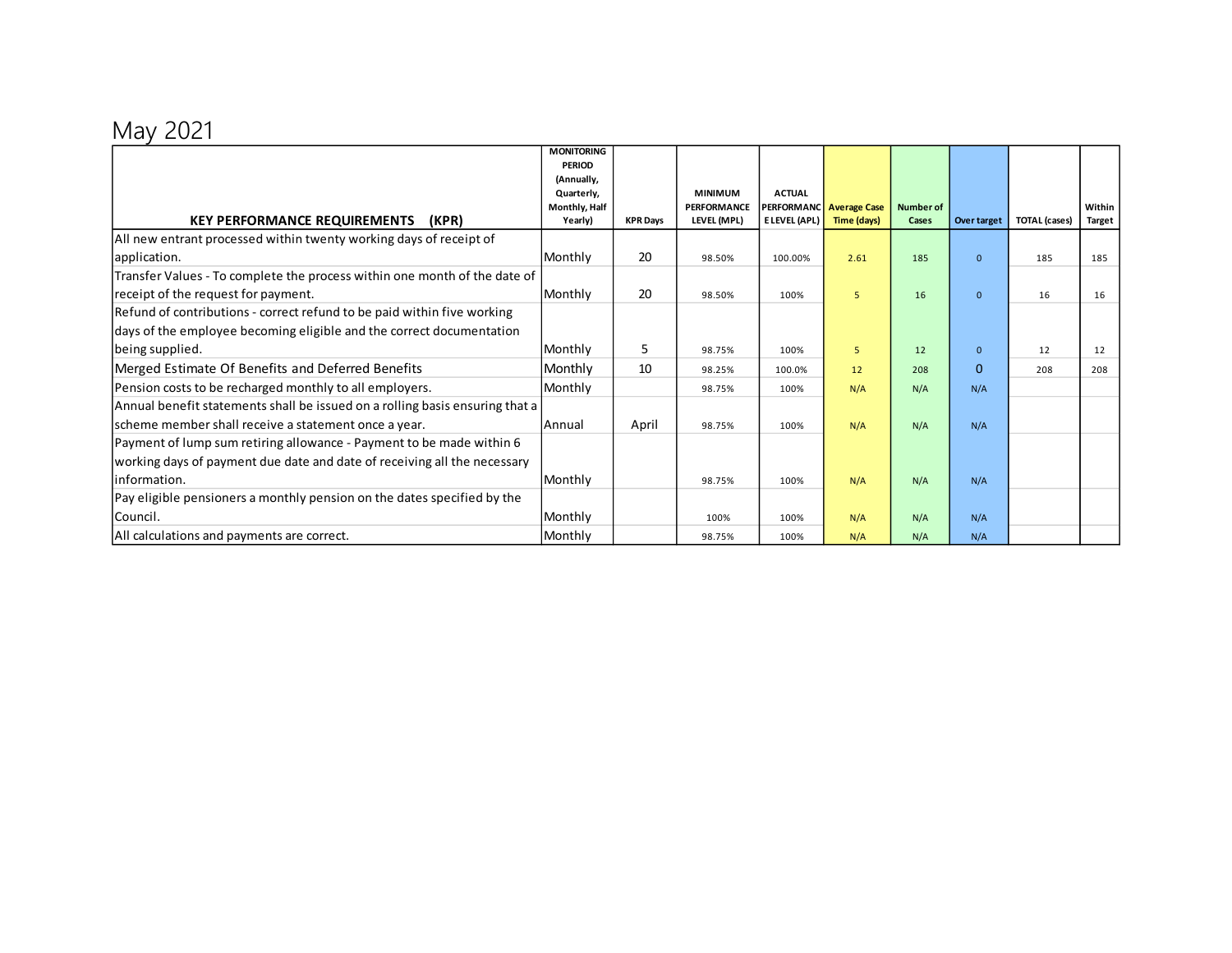# June 2021

|                                                                              | <b>MONITORING</b><br>PERIOD (Annually, |                 | <b>MINIMUM</b> | <b>ACTUAL</b>                       |                     |                  |              |                      |                      |
|------------------------------------------------------------------------------|----------------------------------------|-----------------|----------------|-------------------------------------|---------------------|------------------|--------------|----------------------|----------------------|
|                                                                              | Quarterly, Monthly,                    |                 |                | PERFORMANCE LEVEL PERFORMANCE LEVEL | <b>Average Case</b> | <b>Number of</b> |              |                      |                      |
| (KPR)<br><b>KEY PERFORMANCE REQUIREMENTS</b>                                 | Half Yearly)                           | <b>KPR Days</b> | (MPL)          | (APL)                               | Time (days)         | Cases            | Over target  | <b>TOTAL</b> (cases) | <b>Within Target</b> |
| All new entrant processed within twenty working days of receipt of           |                                        |                 |                |                                     |                     |                  |              |                      |                      |
| application.                                                                 | Monthly                                | 20              | 98.50%         | 100.00%                             | 1.87                | 246              | $\Omega$     | 246                  | 246                  |
| Transfer Values - To complete the process within one month of the date of    |                                        |                 |                |                                     |                     |                  |              |                      |                      |
| receipt of the request for payment.                                          | Monthly                                | 20              | 98.50%         | 100%                                | 6                   | 21               | $\mathbf{0}$ | 21                   | 21                   |
| Refund of contributions - correct refund to be paid within five working      |                                        |                 |                |                                     |                     |                  |              |                      |                      |
| days of the employee becoming eligible and the correct documentation         |                                        |                 |                |                                     |                     |                  |              |                      |                      |
| being supplied.                                                              | Monthly                                | 5               | 98.75%         | 100%                                | 4                   | 22               | $\mathbf{0}$ | 22                   | 22                   |
| Merged Estimate Of Benefits and Deferred Benefits                            | Monthly                                | 10              | 98.25%         | 100.0%                              | 5                   | 259              | $\Omega$     | 259                  | 259                  |
| Pension costs to be recharged monthly to all employers.                      | Monthly                                |                 | 98.75%         | 100%                                | N/A                 | N/A              | N/A          |                      |                      |
| Annual benefit statements shall be issued on a rolling basis ensuring that a |                                        |                 |                |                                     |                     |                  |              |                      |                      |
| scheme member shall receive a statement once a year.                         | Annual                                 | April           | 98.75%         | 100%                                | N/A                 | N/A              | N/A          |                      |                      |
| Payment of lump sum retiring allowance - Payment to be made within 6         |                                        |                 |                |                                     |                     |                  |              |                      |                      |
| working days of payment due date and date of receiving all the necessary     |                                        |                 |                |                                     |                     |                  |              |                      |                      |
| information.                                                                 | Monthly                                |                 | 98.75%         | 100%                                | N/A                 | N/A              | N/A          |                      |                      |
| Pay eligible pensioners a monthly pension on the dates specified by the      |                                        |                 |                |                                     |                     |                  |              |                      |                      |
| Council.                                                                     | Monthly                                |                 | 100%           | 100%                                | N/A                 | N/A              | N/A          |                      |                      |
| All calculations and payments are correct.                                   | Monthly                                |                 | 98.75%         | 100%                                | N/A                 | N/A              | N/A          |                      |                      |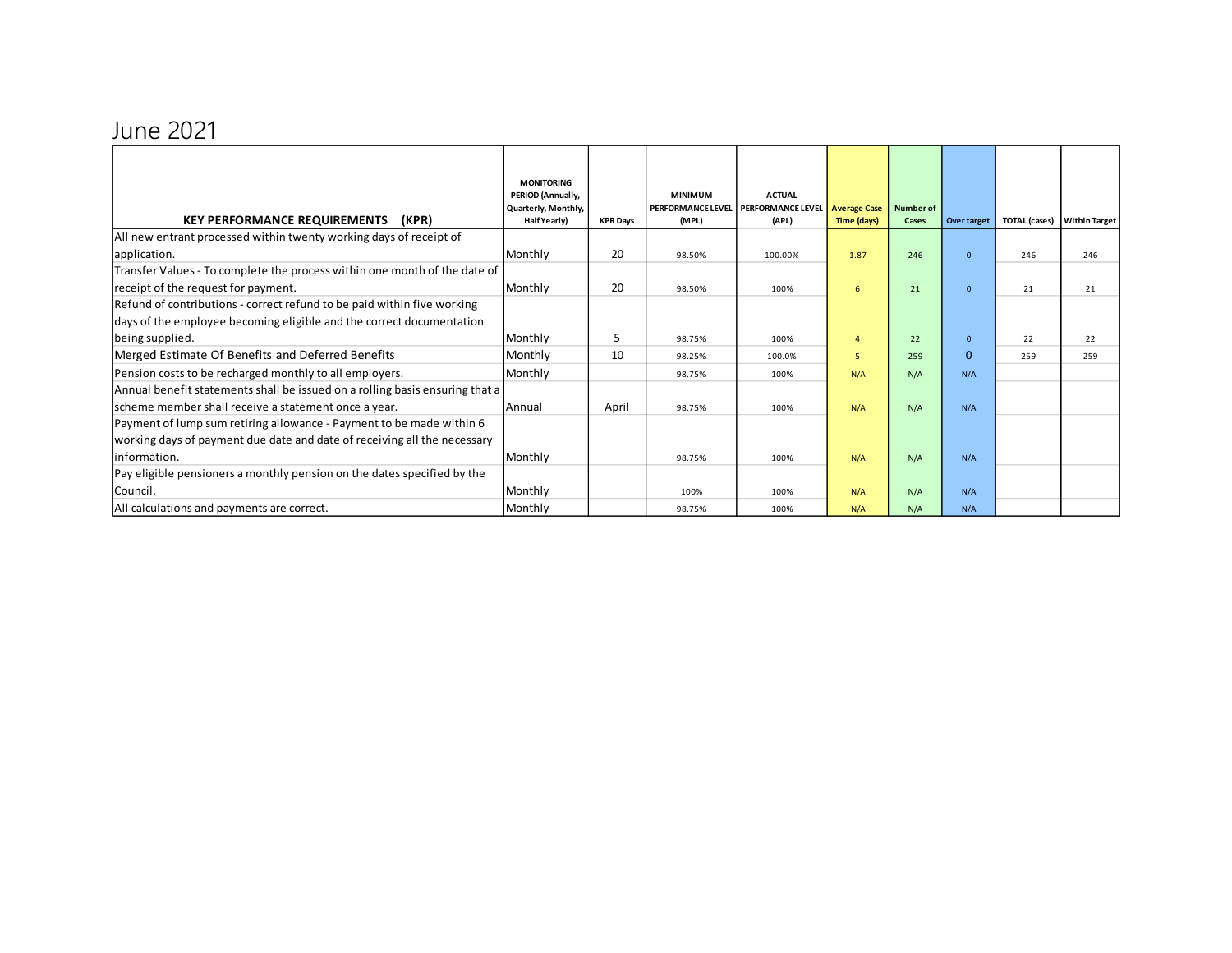# July 2021

|                                                                                          | <b>MONITORING</b><br><b>PERIOD</b> |                               |                                      |                                     |                       |                  |                      |
|------------------------------------------------------------------------------------------|------------------------------------|-------------------------------|--------------------------------------|-------------------------------------|-----------------------|------------------|----------------------|
|                                                                                          | (Annually,                         |                               |                                      |                                     |                       |                  |                      |
|                                                                                          | Quarterly,<br>Monthly, Half        |                               | <b>MINIMUM</b><br><b>PERFORMANCE</b> | <b>ACTUAL</b><br><b>PERFORMANCE</b> | <b>Average Case</b>   | <b>Number of</b> |                      |
| <b>KEY PERFORMANCE REQUIREMENTS</b><br>(KPR)                                             | Yearly)                            | KPR Day: $\blacktriangledown$ | LEVEL (MPL)                          | LEVEL (API $\overline{\phantom{a}}$ | Time (days $\sqrt{*}$ | <b>Cases</b>     | Over targ $\sqrt{*}$ |
|                                                                                          |                                    |                               |                                      |                                     |                       |                  |                      |
| All new entrant processed within twenty working days of receipt of application.          | Monthly                            | 20                            | 98.50%                               | 99.45%                              | 3.62                  | 181              | $\mathbf{1}$         |
| Transfer Values - To complete the process within one month of the date of                |                                    |                               |                                      |                                     |                       |                  |                      |
| receipt of the request for payment.                                                      | Monthly                            | 20                            | 98.50%                               | 100%                                | $\overline{7}$        | 31               | $\Omega$             |
|                                                                                          |                                    |                               |                                      |                                     |                       |                  |                      |
| Refund of contributions - correct refund to be paid within five working days of          |                                    |                               |                                      |                                     |                       |                  |                      |
| the employee becoming eligible and the correct documentation being supplied.             | Monthly                            | 5                             | 98.75%                               | 100%                                | 5                     | 15               | $\Omega$             |
| Merged Estimate Of Benefits and Deferred Benefits                                        | Monthly                            | 10                            | 98.25%                               | 100.0%                              | 5                     | 283              | $\Omega$             |
|                                                                                          |                                    |                               |                                      |                                     |                       |                  |                      |
| Estimate of benefits - Statement of benefit entitlements to be issued within ten         |                                    |                               |                                      |                                     |                       |                  |                      |
| working days of receipt of request, and the correct information being supplied.          | Monthly                            | 10                            | 98.25%                               |                                     |                       | 182              | $\Omega$             |
| Deferred Benefits - issue statement within ten working days of receipt of all            |                                    |                               |                                      |                                     |                       |                  |                      |
| relevant information.                                                                    | Monthly                            | 10                            | 98.50%                               |                                     |                       | 101              | $\mathbf{0}$         |
| Pension costs to be recharged monthly to all employers.                                  | Monthly                            |                               | 98.75%                               | 100%                                | N/A                   | N/A              | N/A                  |
| Annual benefit statements shall be issued on a rolling basis ensuring that a             |                                    |                               |                                      |                                     |                       |                  |                      |
| scheme member shall receive a statement once a year.                                     | Annual                             | April                         | 98.75%                               | 100%                                | N/A                   | N/A              | N/A                  |
| Payment of lump sum retiring allowance - Payment to be made within 6                     |                                    |                               |                                      |                                     |                       |                  |                      |
| working days of payment due date and date of receiving all the necessary                 |                                    |                               |                                      |                                     |                       |                  |                      |
| information.                                                                             | Monthly                            |                               | 98.75%                               | 100%                                | N/A                   | N/A              | N/A                  |
|                                                                                          |                                    |                               |                                      |                                     |                       |                  |                      |
| Pay eligible pensioners a monthly pension on the dates specified by the Council. Monthly |                                    |                               | 100%                                 | 100%                                | N/A                   | N/A              | N/A                  |
| All calculations and payments are correct.                                               | Monthly                            |                               | 98.75%                               | 100%                                | N/A                   | N/A              | N/A                  |
|                                                                                          |                                    |                               |                                      |                                     |                       |                  |                      |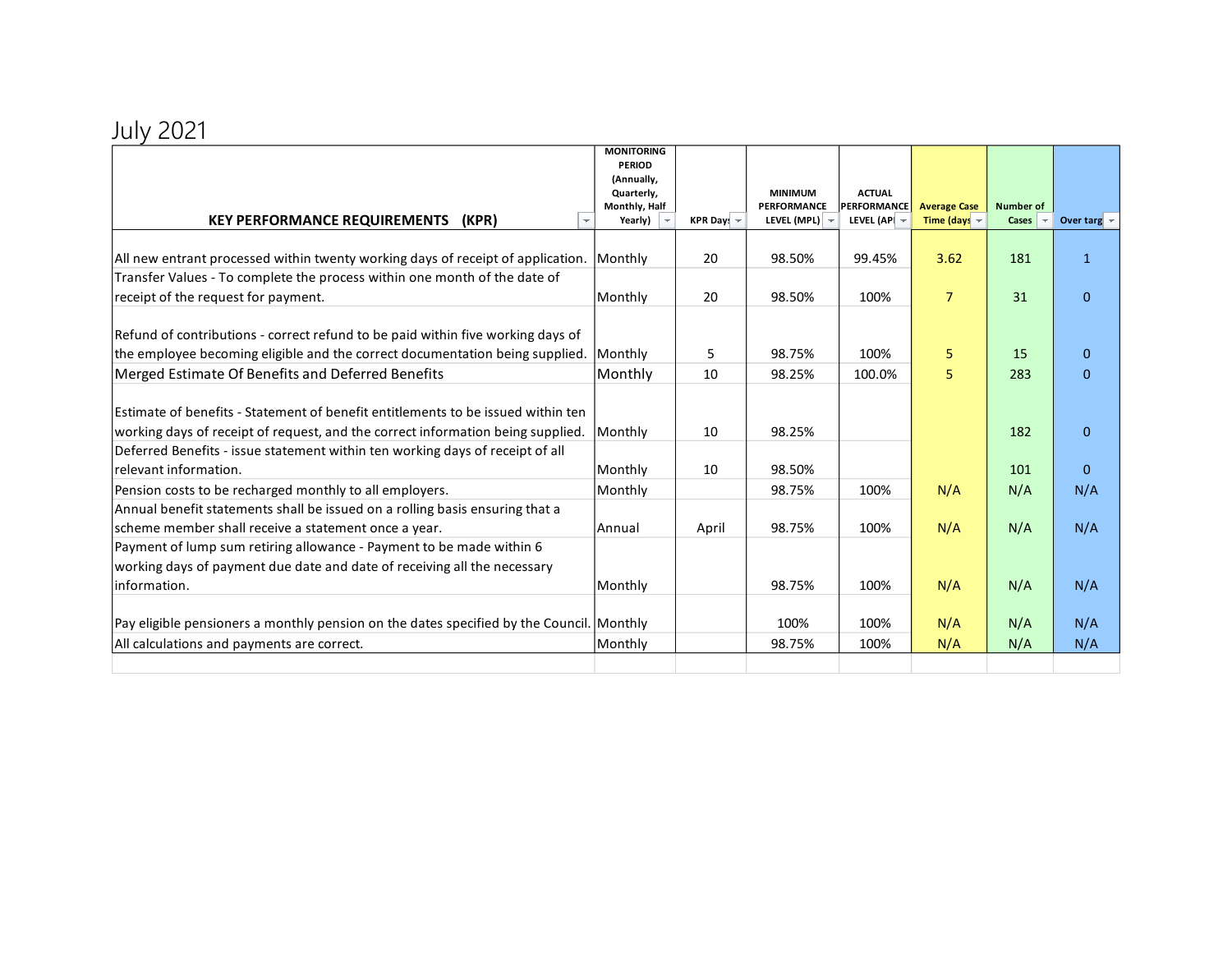## August 2021

|                                                                                          | <b>MONITORING</b><br><b>PERIOD</b> |                                      |                    |                    |                       |                  |                      |
|------------------------------------------------------------------------------------------|------------------------------------|--------------------------------------|--------------------|--------------------|-----------------------|------------------|----------------------|
|                                                                                          | (Annually,                         |                                      |                    |                    |                       |                  |                      |
|                                                                                          | Quarterly,                         |                                      | <b>MINIMUM</b>     | <b>ACTUAL</b>      |                       |                  |                      |
|                                                                                          | Monthly, Half                      |                                      | <b>PERFORMANCE</b> | <b>PERFORMANCE</b> | <b>Average Case</b>   | <b>Number of</b> |                      |
| <b>KEY PERFORMANCE REQUIREMENTS</b><br>(KPR)                                             | Yearly)                            | <b>KPR Day:</b> $\blacktriangledown$ | LEVEL (MPL)        | LEVEL (API -       | Time (days $\sqrt{*}$ | <b>Cases</b>     | Over targ $\sqrt{ }$ |
|                                                                                          |                                    |                                      |                    |                    |                       |                  |                      |
| All new entrant processed within twenty working days of receipt of application.          | Monthly                            | 20                                   | 98.50%             | 100.00%            | 2.38                  | 154              | $\mathbf{0}$         |
| Transfer Values - To complete the process within one month of the date of                |                                    |                                      |                    |                    |                       |                  |                      |
| receipt of the request for payment.                                                      | Monthly                            | 20                                   | 98.50%             | 100%               | 5                     | 11               | $\mathbf{0}$         |
|                                                                                          |                                    |                                      |                    |                    |                       |                  |                      |
| Refund of contributions - correct refund to be paid within five working days of          |                                    |                                      |                    |                    |                       |                  |                      |
| the employee becoming eligible and the correct documentation being supplied.             | Monthly                            | 5                                    | 98.75%             | 100%               | 5                     | 19               | $\Omega$             |
| Merged Estimate Of Benefits and Deferred Benefits                                        | Monthly                            | 10                                   | 98.25%             | 99.0%              | 5                     | 197              | $\overline{2}$       |
|                                                                                          |                                    |                                      |                    |                    |                       |                  |                      |
| Estimate of benefits - Statement of benefit entitlements to be issued within ten         |                                    |                                      |                    |                    |                       |                  |                      |
| working days of receipt of request, and the correct information being supplied.          | Monthly                            | 10                                   | 98.25%             |                    |                       | 125              | $\mathbf{1}$         |
| Deferred Benefits - issue statement within ten working days of receipt of all            |                                    |                                      |                    |                    |                       |                  |                      |
| relevant information.                                                                    | Monthly                            | 10                                   | 98.50%             |                    |                       | 72               | $\mathbf{1}$         |
|                                                                                          |                                    |                                      |                    |                    |                       |                  |                      |
| Pension costs to be recharged monthly to all employers.                                  | Monthly                            |                                      | 98.75%             | 100%               | N/A                   | N/A              | N/A                  |
| Annual benefit statements shall be issued on a rolling basis ensuring that a             |                                    |                                      |                    |                    |                       |                  |                      |
| scheme member shall receive a statement once a year.                                     | Annual                             | April                                | 98.75%             | 94%                | N/A                   | 23561            | 1479                 |
| Payment of lump sum retiring allowance - Payment to be made within 6                     |                                    |                                      |                    |                    |                       |                  |                      |
| working days of payment due date and date of receiving all the necessary                 |                                    |                                      |                    |                    |                       |                  |                      |
| information.                                                                             | Monthly                            |                                      | 98.75%             | 100%               | N/A                   | N/A              | N/A                  |
|                                                                                          |                                    |                                      |                    |                    |                       |                  |                      |
| Pay eligible pensioners a monthly pension on the dates specified by the Council. Monthly |                                    |                                      | 100%               | 100%               | N/A                   | N/A              | N/A                  |
| All calculations and payments are correct.                                               | Monthly                            |                                      | 98.75%             | 100%               | N/A                   | N/A              | N/A                  |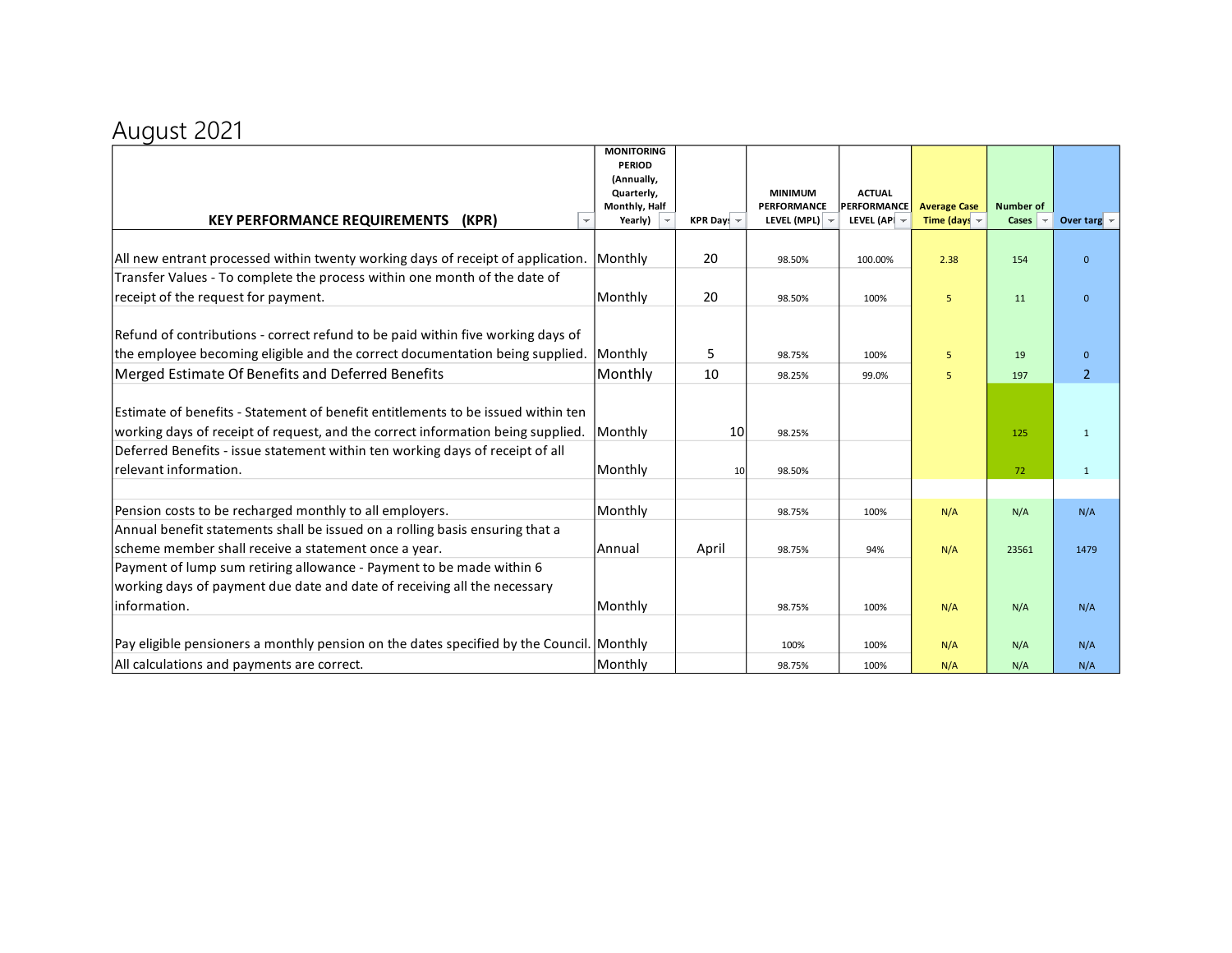# September 2021

|                                                                                          | <b>MONITORING</b><br><b>PERIOD</b> |                 |                |                    |                     |                  |              |
|------------------------------------------------------------------------------------------|------------------------------------|-----------------|----------------|--------------------|---------------------|------------------|--------------|
|                                                                                          | (Annually,                         |                 |                |                    |                     |                  |              |
|                                                                                          | Quarterly,                         |                 | <b>MINIMUM</b> | <b>ACTUAL</b>      |                     |                  |              |
|                                                                                          | Monthly, Half                      |                 | PERFORMANCE    | <b>PERFORMANCE</b> | <b>Average Case</b> | <b>Number of</b> |              |
| <b>KEY PERFORMANCE REQUIREMENTS</b><br>(KPR)                                             | Yearly)                            | <b>KPR Days</b> | LEVEL (MPL)    | LEVEL (APL)        | Time (days)         | Cases            | Over target  |
| All new entrant processed within twenty working days of receipt of application.          | Monthly                            | 20              | 98.50%         | 100.00%            | 2.31                | 207              | $\Omega$     |
| Transfer Values - To complete the process within one month of the date of                |                                    |                 |                |                    |                     |                  |              |
| receipt of the request for payment.                                                      | Monthly                            | 20              | 98.50%         | 100%               | $\overline{7}$      | 18               | $\mathbf{0}$ |
|                                                                                          |                                    |                 |                |                    |                     |                  |              |
| Refund of contributions - correct refund to be paid within five working days of          |                                    |                 |                |                    |                     |                  |              |
| the employee becoming eligible and the correct documentation being supplied.             | Monthly                            | 5               | 98.75%         | 100%               | $\overline{4}$      | 12               | $\mathbf{0}$ |
| Merged Estimate Of Benefits and Deferred Benefits                                        | Monthly                            | 10              | 98.25%         | 100.0%             | 5                   | 265              | $\mathbf{0}$ |
| Pension costs to be recharged monthly to all employers.                                  | Monthly                            |                 | 98.75%         | 100%               | N/A                 | N/A              | N/A          |
| Annual benefit statements shall be issued on a rolling basis ensuring that a             |                                    |                 |                |                    |                     |                  |              |
| scheme member shall receive a statement once a year.                                     | Annual                             | April           | 98.75%         | 100%               | N/A                 | N/A              | N/A          |
| Payment of lump sum retiring allowance - Payment to be made within 6                     |                                    |                 |                |                    |                     |                  |              |
| working days of payment due date and date of receiving all the necessary                 |                                    |                 |                |                    |                     |                  |              |
| linformation.                                                                            | Monthly                            |                 | 98.75%         | 100%               | N/A                 | N/A              | N/A          |
|                                                                                          |                                    |                 |                |                    |                     |                  |              |
| Pay eligible pensioners a monthly pension on the dates specified by the Council. Monthly |                                    |                 | 100%           | 100%               | N/A                 | N/A              | N/A          |
| All calculations and payments are correct.                                               | Monthly                            |                 | 98.75%         | 100%               | N/A                 | N/A              | N/A          |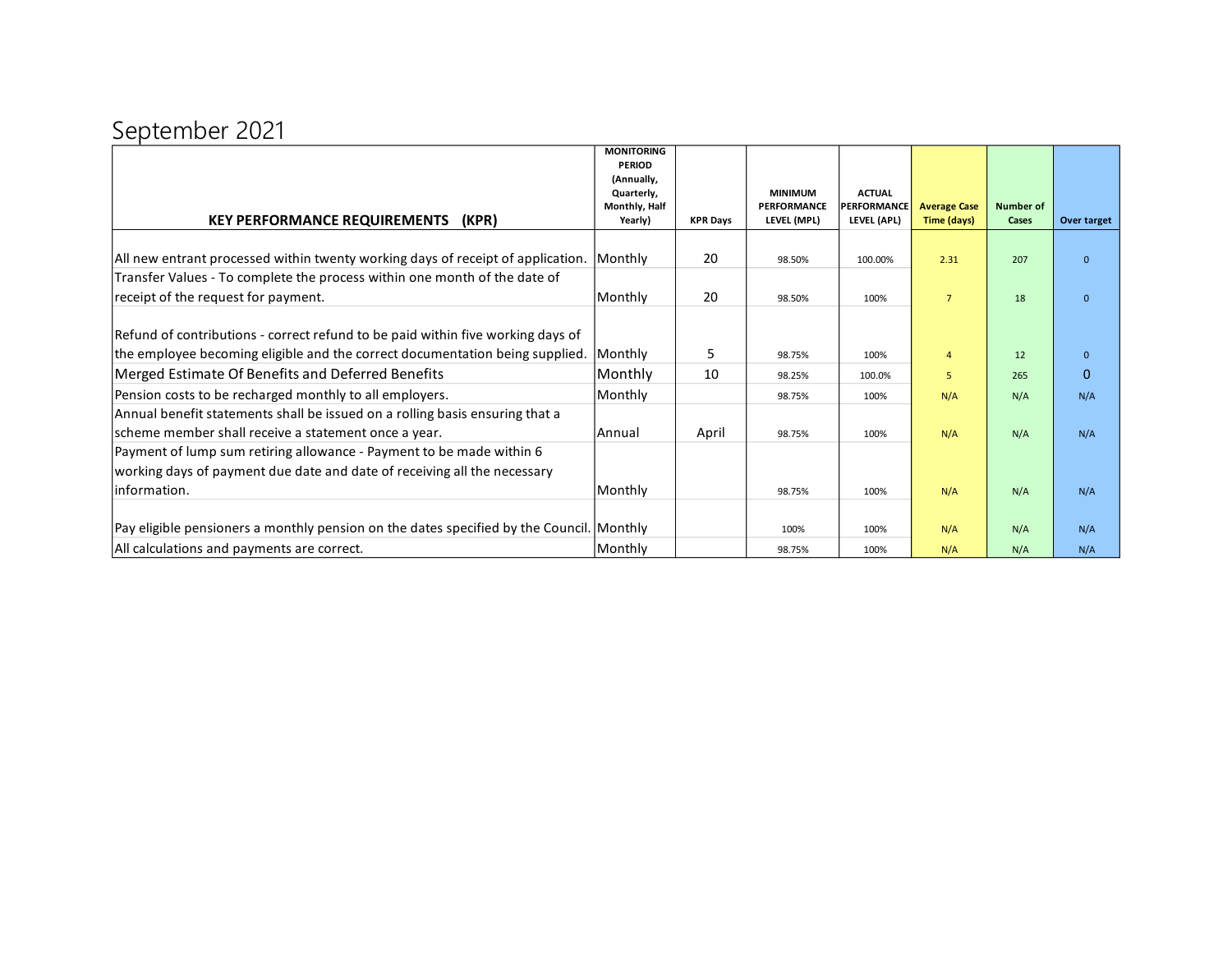## October 2021

|                                                                                          | <b>MONITORING</b><br><b>PERIOD</b> |                 |                    |               |                     |           |              |
|------------------------------------------------------------------------------------------|------------------------------------|-----------------|--------------------|---------------|---------------------|-----------|--------------|
|                                                                                          | (Annually,                         |                 |                    |               |                     |           |              |
|                                                                                          | Quarterly,                         |                 | <b>MINIMUM</b>     | <b>ACTUAL</b> |                     |           |              |
|                                                                                          | Monthly, Half                      |                 | <b>PERFORMANCE</b> | PERFORMANCE   | <b>Average Case</b> | Number of |              |
| <b>KEY PERFORMANCE REQUIREMENTS</b><br>(KPR)                                             | Yearly)                            | <b>KPR Days</b> | LEVEL (MPL)        | LEVEL (APL)   | Time (days)         | Cases     | Over target  |
|                                                                                          |                                    |                 |                    |               |                     |           |              |
| All new entrant processed within twenty working days of receipt of application.          | Monthly                            | 20              | 98.50%             | 100.00%       | 4.12                | 142       | $\mathbf{0}$ |
| Transfer Values - To complete the process within one month of the date of                |                                    |                 |                    |               |                     |           |              |
| receipt of the request for payment.                                                      | Monthly                            | 20              | 98.50%             | 100%          | 6                   | 25        | $\mathbf{0}$ |
|                                                                                          |                                    |                 |                    |               |                     |           |              |
| Refund of contributions - correct refund to be paid within five working days of          |                                    |                 |                    |               |                     |           |              |
| the employee becoming eligible and the correct documentation being supplied.             | Monthly                            | 5               | 98.75%             | 100%          | 5                   | 19        | $\mathbf{0}$ |
| Merged Estimate Of Benefits and Deferred Benefits                                        | Monthly                            | 10              | 98.25%             | 100.0%        | 5                   | 288       | $\mathbf{0}$ |
| Pension costs to be recharged monthly to all employers.                                  | Monthly                            |                 | 98.75%             | 100%          | N/A                 | N/A       | N/A          |
| Annual benefit statements shall be issued on a rolling basis ensuring that a             |                                    |                 |                    |               |                     |           |              |
| scheme member shall receive a statement once a year.                                     | Annual                             | April           | 98.75%             | 0%            | N/A                 | N/A       | N/A          |
| Payment of lump sum retiring allowance - Payment to be made within 6                     |                                    |                 |                    |               |                     |           |              |
| working days of payment due date and date of receiving all the necessary                 |                                    |                 |                    |               |                     |           |              |
| linformation.                                                                            | Monthly                            |                 | 98.75%             | 100%          | N/A                 | N/A       | N/A          |
|                                                                                          |                                    |                 |                    |               |                     |           |              |
| Pay eligible pensioners a monthly pension on the dates specified by the Council. Monthly |                                    |                 | 100%               | 100%          | N/A                 | N/A       | N/A          |
| All calculations and payments are correct.                                               | Monthly                            |                 | 98.75%             | 100%          | N/A                 | N/A       | N/A          |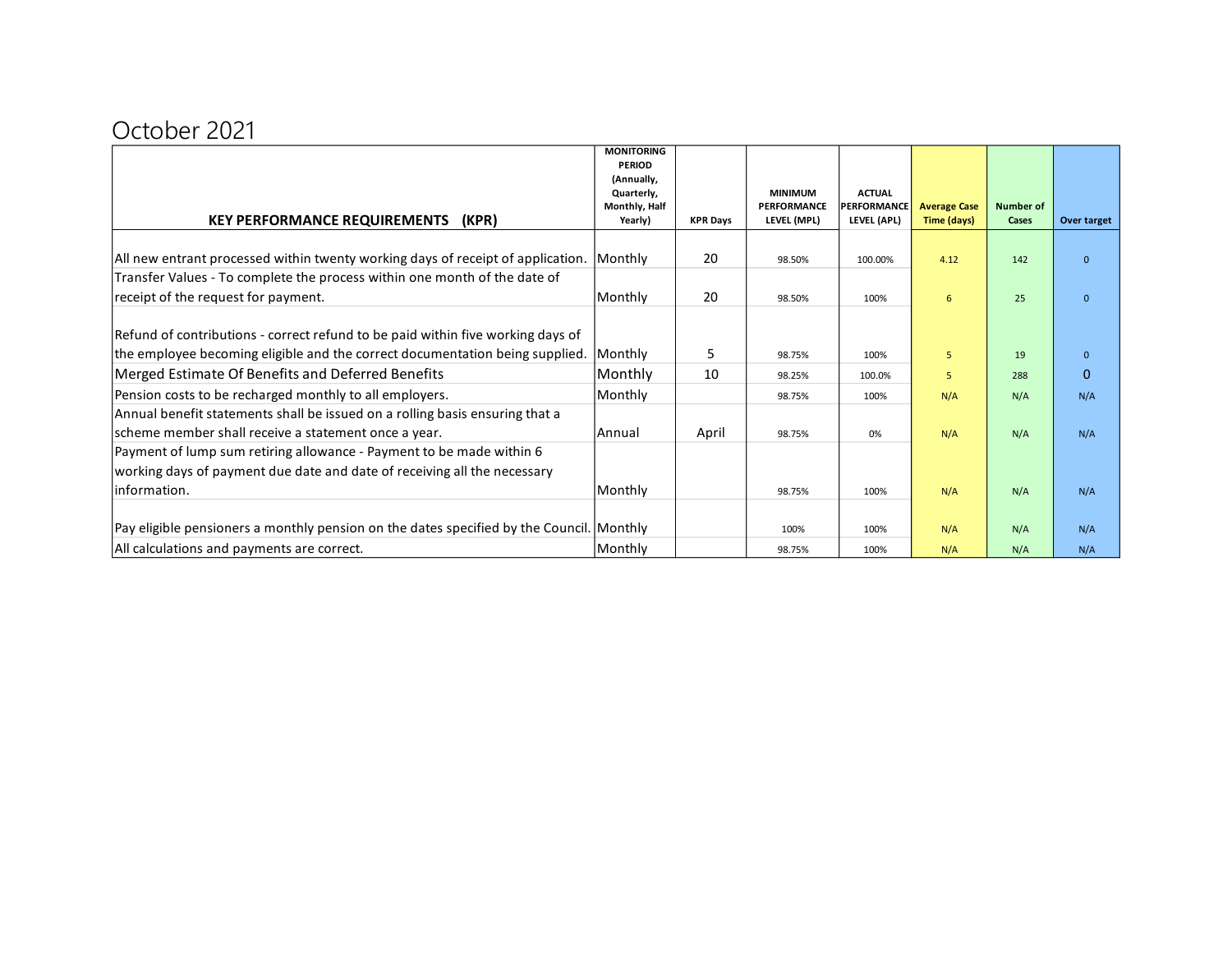## November 2021

|                                                                              | <b>MONITORING</b>           |                 |                    |                     |                     |                  |                |                      |               |
|------------------------------------------------------------------------------|-----------------------------|-----------------|--------------------|---------------------|---------------------|------------------|----------------|----------------------|---------------|
|                                                                              | <b>PERIOD</b><br>(Annually, |                 |                    |                     |                     |                  |                |                      |               |
|                                                                              | Quarterly,                  |                 | <b>MINIMUM</b>     | <b>ACTUAL</b>       |                     |                  |                |                      |               |
|                                                                              | Monthly, Half               |                 | <b>PERFORMANCE</b> | <b>PERFORMANC</b>   | <b>Average Case</b> | <b>Number of</b> |                |                      | Within        |
| <b>KEY PERFORMANCE REQUIREMENTS</b><br>(KPR)                                 | Yearly)                     | <b>KPR Days</b> | LEVEL (MPL)        | <b>ELEVEL (APL)</b> | Time (days)         | Cases            | Over target    | <b>TOTAL</b> (cases) | <b>Target</b> |
| All new entrant processed within twenty working days of receipt of           |                             |                 |                    |                     |                     |                  |                |                      |               |
| application.                                                                 | Monthly                     | 20              | 98.50%             | 100.00%             | 1.45                | 317              | $\Omega$       | 317                  | 317           |
| Transfer Values - To complete the process within one month of the date of    |                             |                 |                    |                     |                     |                  |                |                      |               |
| receipt of the request for payment.                                          | Monthly                     | 20              | 98.50%             | 100%                | 6                   | 19               | $\mathbf{0}$   | 19                   | 19            |
| Refund of contributions - correct refund to be paid within five working      |                             |                 |                    |                     |                     |                  |                |                      |               |
| days of the employee becoming eligible and the correct documentation         |                             |                 |                    |                     |                     |                  |                |                      |               |
| being supplied.                                                              | Monthly                     | 5               | 98.75%             | 100%                | 5                   | 28               | $\overline{0}$ | 28                   | 28            |
| Merged Estimate Of Benefits and Deferred Benefits                            | Monthly                     | 10              | 98.25%             | 100.0%              | $\overline{a}$      | 241              | $\Omega$       | 241                  | 241           |
| Pension costs to be recharged monthly to all employers.                      | Monthly                     |                 | 98.75%             | 100%                | N/A                 | N/A              | N/A            |                      |               |
| Annual benefit statements shall be issued on a rolling basis ensuring that a |                             |                 |                    |                     |                     |                  |                |                      |               |
| scheme member shall receive a statement once a year.                         | Annual                      | April           | 98.75%             | 0%                  | N/A                 | N/A              | N/A            |                      |               |
| Payment of lump sum retiring allowance - Payment to be made within 6         |                             |                 |                    |                     |                     |                  |                |                      |               |
| working days of payment due date and date of receiving all the necessary     |                             |                 |                    |                     |                     |                  |                |                      |               |
| linformation.                                                                | Monthly                     |                 | 98.75%             | 100%                | N/A                 | N/A              | N/A            |                      |               |
| Pay eligible pensioners a monthly pension on the dates specified by the      |                             |                 |                    |                     |                     |                  |                |                      |               |
| Council.                                                                     | Monthly                     |                 | 100%               | 100%                | N/A                 | N/A              | N/A            |                      |               |
| All calculations and payments are correct.                                   | Monthly                     |                 | 98.75%             | 100%                | N/A                 | N/A              | N/A            |                      |               |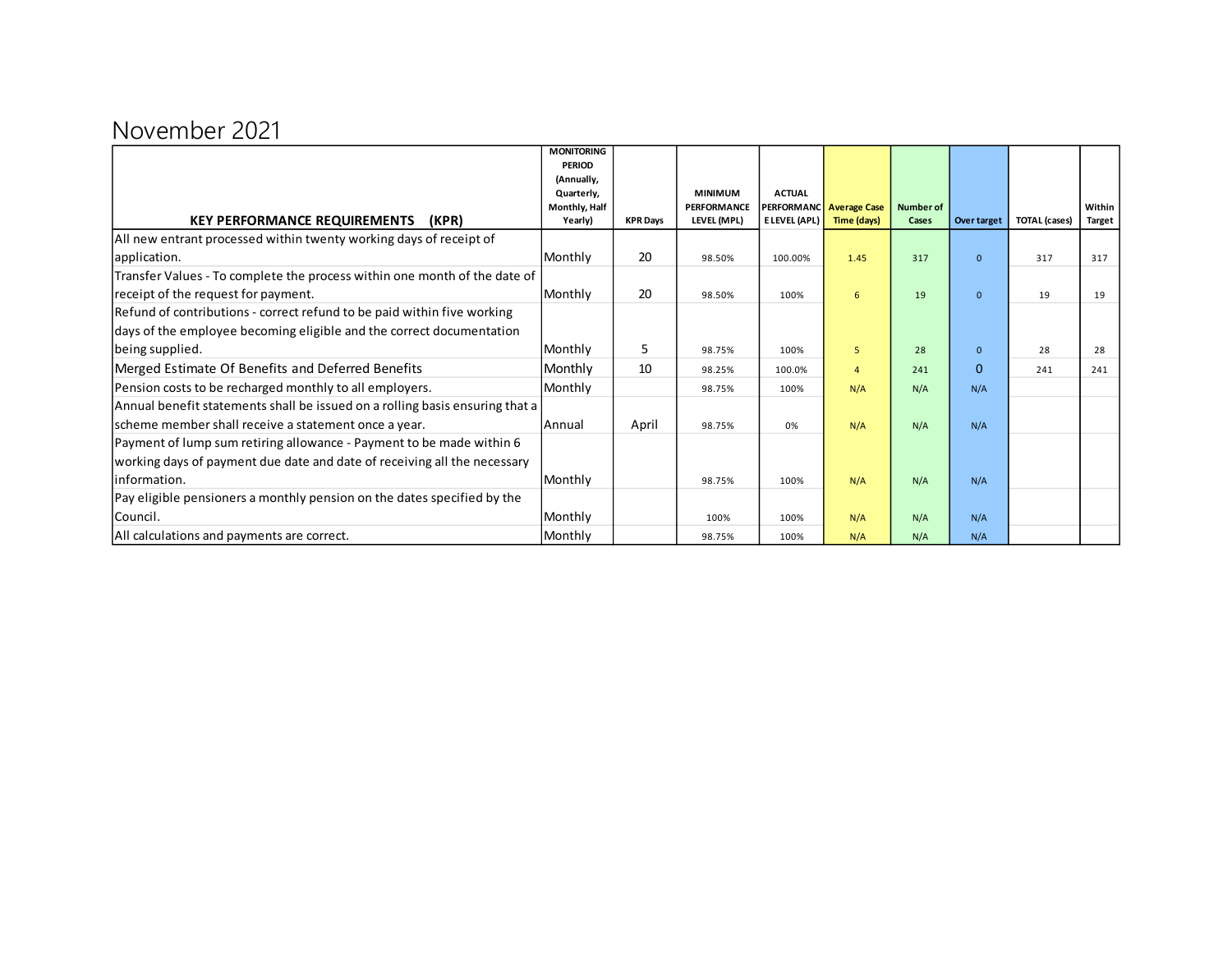## December 2021

|                                                                              | <b>MONITORING</b><br><b>PERIOD</b>  |                   |                            |                                              |                                                           |                           |                                    |             |                         |
|------------------------------------------------------------------------------|-------------------------------------|-------------------|----------------------------|----------------------------------------------|-----------------------------------------------------------|---------------------------|------------------------------------|-------------|-------------------------|
|                                                                              | (Annually,                          |                   |                            |                                              |                                                           |                           |                                    |             |                         |
|                                                                              | Quarterly,                          |                   | <b>MINIMUM</b>             | <b>ACTUAL</b>                                |                                                           |                           |                                    |             |                         |
| <b>KEY PERFORMANCE REQUIREMENTS</b><br>(KPR)                                 | Monthly, Half<br>Yearly) $\sqrt{ }$ | KPR Dav. $\equiv$ | PERFORMANCE<br>LEVEL (MPL) | <b>PERFORMANC</b><br>E LEVEL (A $\vert \neq$ | <b>Average Case</b><br>Time (day $\overline{\phantom{a}}$ | <b>Number of</b><br>Cases | Over targ $\overline{\phantom{a}}$ | TOTAL (case | Within<br>Targ $\equiv$ |
| All new entrant processed within twenty working days of receipt of           |                                     |                   |                            |                                              |                                                           |                           |                                    |             |                         |
| application.                                                                 | Monthly                             | 20                | 98.50%                     | 99.66%                                       | 1.31                                                      | 294                       | $\mathbf{1}$                       | 294         | 293                     |
| Transfer Values - To complete the process within one month of the date of    |                                     |                   |                            |                                              |                                                           |                           |                                    |             |                         |
| receipt of the request for payment.                                          | Monthly                             | 20                | 98.50%                     | 100%                                         | $\overline{7}$                                            | 18                        | $\mathbf{0}$                       | 18          | 18                      |
| Refund of contributions - correct refund to be paid within five working      |                                     |                   |                            |                                              |                                                           |                           |                                    |             |                         |
| days of the employee becoming eligible and the correct documentation         |                                     |                   |                            |                                              |                                                           |                           |                                    |             |                         |
| being supplied.                                                              | Monthly                             | 5                 | 98.75%                     | 100%                                         | 5                                                         | 24                        | $\overline{0}$                     | 24          | 24                      |
| Merged Estimate Of Benefits and Deferred Benefits                            | Monthly                             | 10                | 98.25%                     | 99.6%                                        | 5                                                         | 282                       | $\mathbf{1}$                       | 282         | 281                     |
|                                                                              |                                     |                   |                            |                                              |                                                           |                           |                                    |             |                         |
| Pension costs to be recharged monthly to all employers.                      | Monthly                             |                   | 98.75%                     | 100%                                         | N/A                                                       | N/A                       | N/A                                |             |                         |
| Annual benefit statements shall be issued on a rolling basis ensuring that a |                                     |                   |                            |                                              |                                                           |                           |                                    |             |                         |
| scheme member shall receive a statement once a year.                         | Annual                              | April             | 98.75%                     | 0%                                           | N/A                                                       | N/A                       | N/A                                |             |                         |
| Payment of lump sum retiring allowance - Payment to be made within 6         |                                     |                   |                            |                                              |                                                           |                           |                                    |             |                         |
| working days of payment due date and date of receiving all the necessary     |                                     |                   |                            |                                              |                                                           |                           |                                    |             |                         |
| linformation.                                                                | Monthly                             |                   | 98.75%                     | 100%                                         | N/A                                                       | N/A                       | N/A                                |             |                         |
| Pay eligible pensioners a monthly pension on the dates specified by the      |                                     |                   |                            |                                              |                                                           |                           |                                    |             |                         |
| Council.                                                                     | Monthly                             |                   | 100%                       | 100%                                         | N/A                                                       | N/A                       | N/A                                |             |                         |
| All calculations and payments are correct.                                   | Monthly                             |                   | 98.75%                     | 100%                                         | N/A                                                       | N/A                       | N/A                                |             |                         |